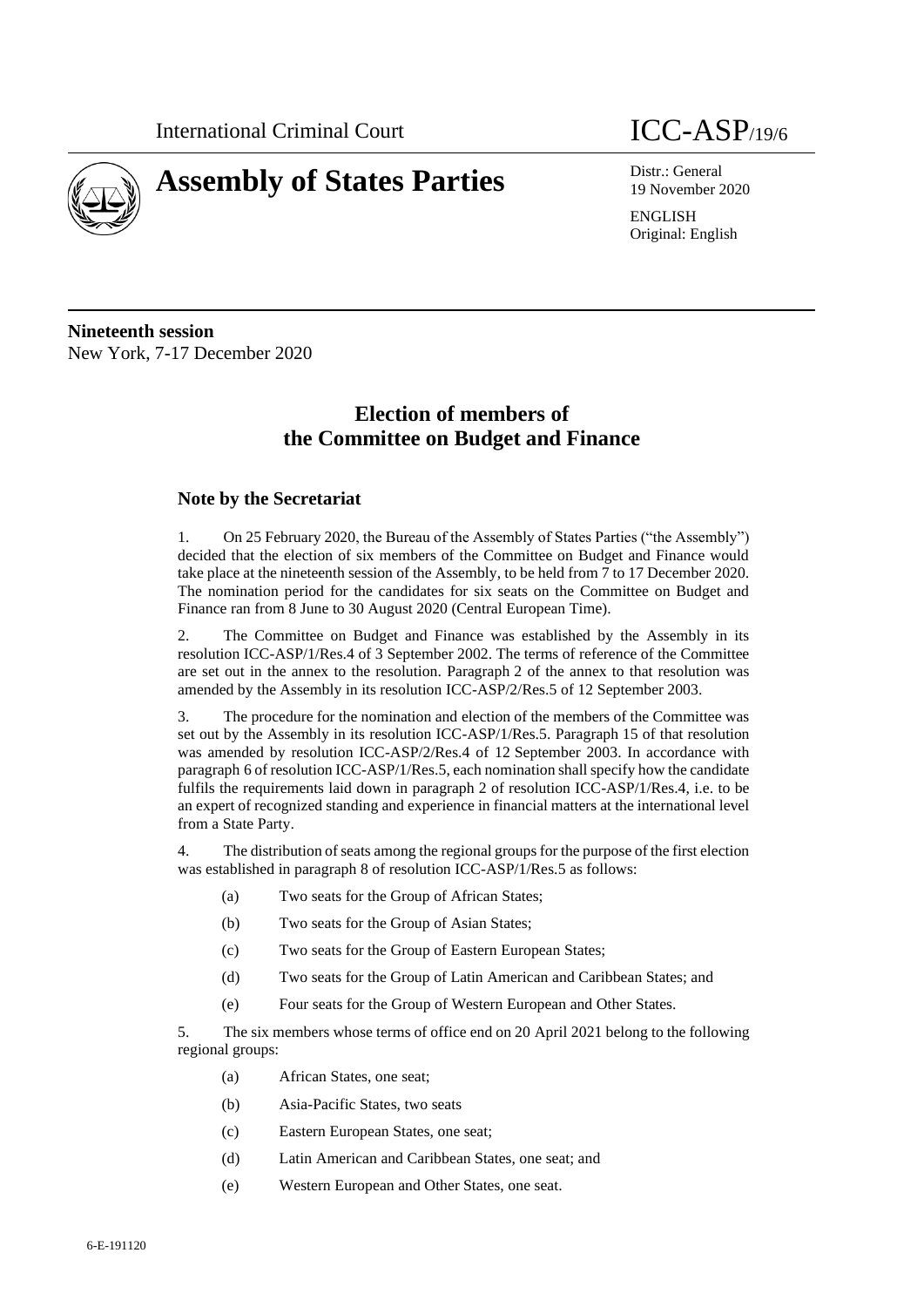6. As required by paragraph 9 of resolution ICC-ASP/1/Res.5, every effort shall be made to elect the members of the Committee by consensus, on the basis of a recommendation by the Bureau. Under paragraph 10, in the absence of a consensus, the election shall be a matter of substance, and subject to the requirements of article 112, paragraph 7 (a), of the Rome Statute, which provides as follows:

"7. Each State Party shall have one vote. Every effort shall be made to reach decisions by consensus in the Assembly and in the Bureau. If consensus cannot be reached, except as otherwise provided in the Statute:

(a) Decisions on matters of substance must be approved by a two-thirds majority of those present and voting provided that an absolute majority of States Parties constitutes the quorum for voting."

7. In accordance with paragraph 11 of resolution ICC-ASP/1/Res.5, the election shall be by secret ballot. However, this requirement may be dispensed with if the number of candidates corresponds to the number of seats to be filled or in respect of candidates endorsed by the respective regional groups, unless a delegation specifically requests a vote on a given election.

8. Under paragraph 12 of the resolution, the persons elected shall be those candidates from each regional group who obtained the highest number of votes and a two-thirds majority of States Parties present and voting, provided that an absolute majority of the States Parties constitutes the quorum for voting.

9. By the closing date of the nomination period, 30 August 2020, six nominations had been received.

10. Of the six nominations, one was submitted by the Group of African States, two by the Group of Asia-Pacific States, one by the Group of Eastern European States, one by the Group of Latin American and Caribbean States, and one by the Western European and other States group.

11. In accordance with paragraph 7 of resolution ICC-ASP/1/Res.5, a list in the English alphabetical order of all persons nominated, with accompanying documents, is contained in the annex to the present note.

# **Annex**

# **Alphabetical list of candidates (with statements of qualifications)**

[Original: English]

# *Contents*

| Name | Nationality*                         | Page |
|------|--------------------------------------|------|
|      |                                      |      |
| 2.   |                                      |      |
| 3.   |                                      |      |
| 4.   | SÁNCHEZ IZQUIERDO, Mónica(Ecuador)11 |      |
| 5.   |                                      |      |
| 6.   |                                      |      |

Also the nominating State(s) unless otherwise indicated.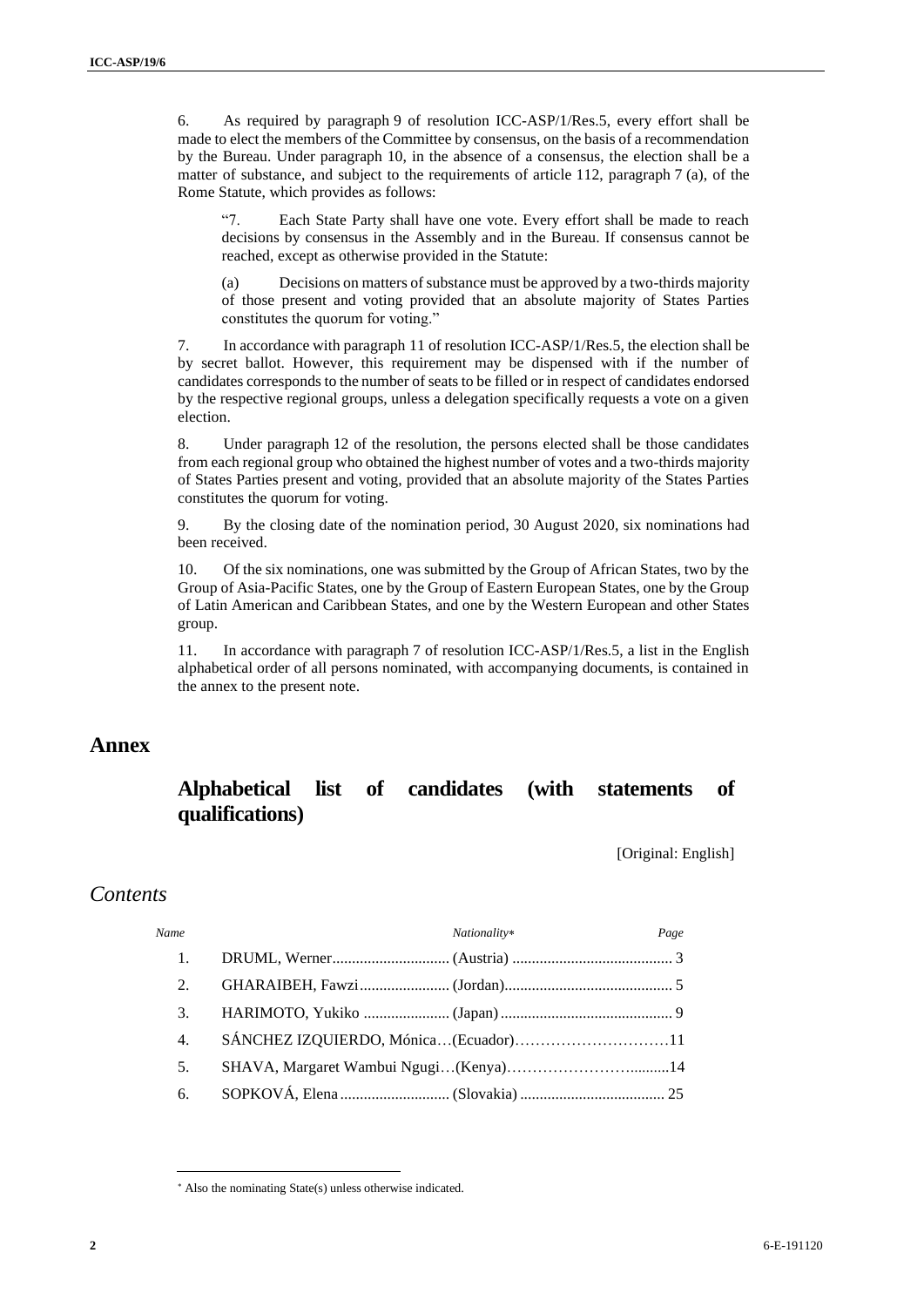# **1. DRUML, Werner (Austria)**

[Original: English]

# **Note verbale**

The Embassy of the Republic of Austria presents its compliments to the Secretariat of the Assembly of States Parties and, referring to the Secretariat's note verbale Ref. ICC-ASP/19/SP/12 of 16 March 2020, has the honor to nominate Ambassador Werner DRUML for a position in the Committee on Budget and Finance.

Ambassador Druml, who is currently the Vice-Chairperson of the Committee on Budget and Finance, has longstanding experience in budgetary and financial matters and gained extensive expertise regarding the International Criminal Court's budget when, during his time as Austrian Ambassador to the Kingdom of the Netherlands, he served as Budget Facilitator of the Hague Working Group for four consecutive years and Budget Coordinator at the twelfth, thirteenth, fourteenth and fifteenth session of the Assembly of States Parties.

A curriculum vitae providing more information about Ambassador Druml's qualification and experience is attached.

# **Curriculum vitae**

### **Personal details**

Date and place of birth: 9 May 1951 in Lienz, Austria

Nationality: Austrian

Civil status: Married, two adult children

# **Education**

1974: Ph.D. in law (Doctor iuris), University of Innsbruck, Austria

1978: M.A. in International Affairs, Johns Hopkins University, SAIS Washington D.C.

#### **Languages**

| German (native) | English (fluent)   |
|-----------------|--------------------|
| French (fluent) | Spanish (advanced) |

#### **Professional career**

Austrian Career Diplomat (retired):

- 1991 1995 Ambassador to Nigeria
- 1995 1999 Ambassador to Libya
- 2000 2005 Austrian Ministry of Foreign Affairs, Director for Environment
- 2005 2009 Ambassador to Mexico
- 2009 2012 Austrian Ministry of Foreign Affairs, Host State Ambassador
- 2012 2016 Ambassador to the Netherlands, Permanent Representative to the Organisation for the Prohibition of Chemical Weapons (OPCW)
- Since 2017 Adjunct Faculty at Webster University, Vienna
- Since 2020 Member of the Committee on Budget and Finance (current Vice-Chair)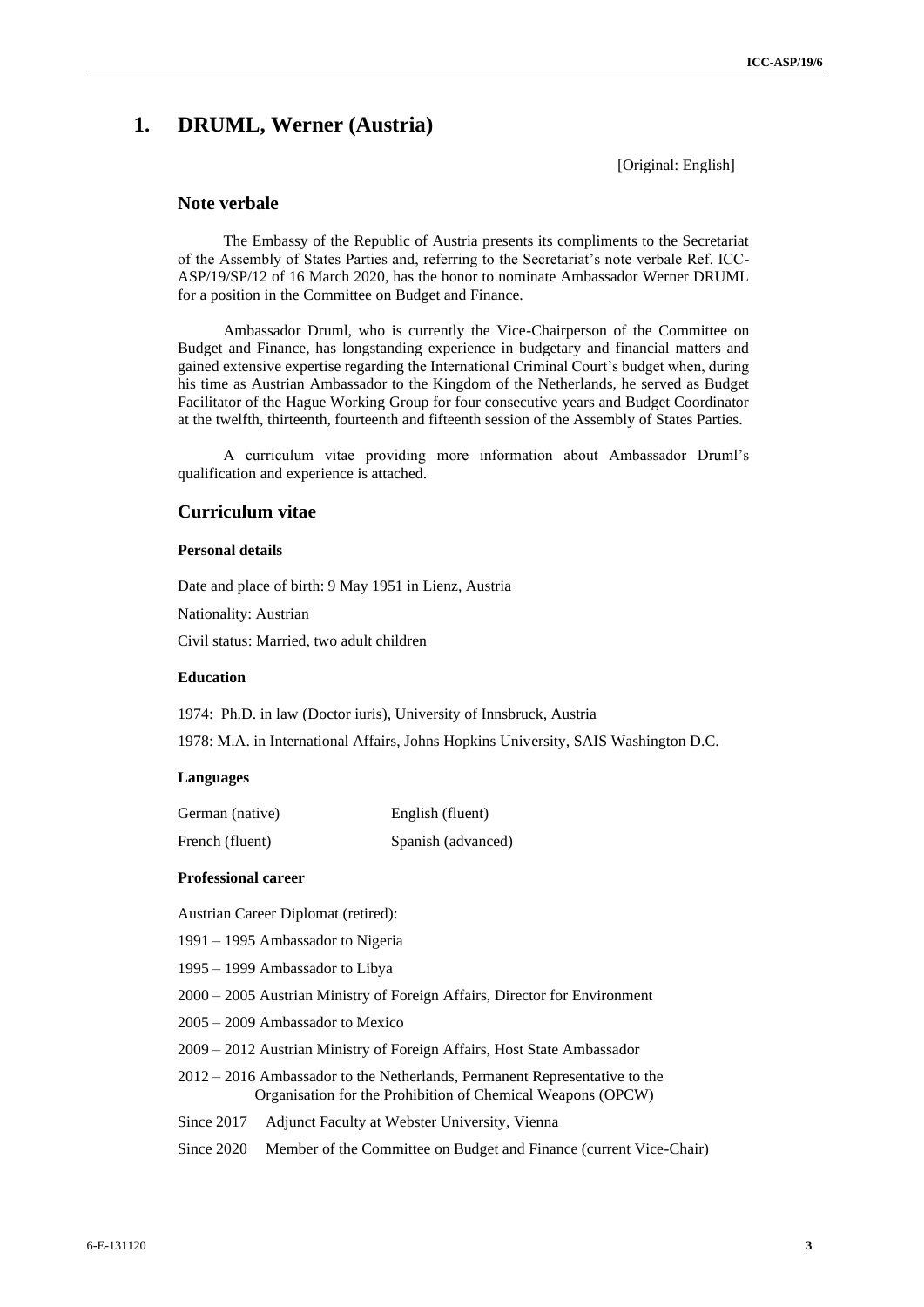# **Specific professional experience**

#### *2009 – 2012 as Host State Ambassador in Vienna*

Responsibilities for budgetary questions for conference activities of the Viennabased international organizations (budget roughly EUR 300,000 per year)

• Member of two advisory boards of the Austrian International Conference Centre (*Austria Centre Vienna*)

• Responsibilities in connection with the then ongoing major building project in the *Vienna International Centre/VIC* (totalling roughly EUR 102 million)

• Responsibilities and oversight for the Host State concerning i.a. capital investments and replacements, management and maintenance of conference buildings etc. of the *VIC*-based organizations

# *2012 – 2016 as Ambassador to The Netherlands*

Budget Facilitator of The Hague Working Group and Budget Coordinator at the twelfth, thirteenth, fourteenth and fifteenth sessions of the Assembly of States Parties to the Rome Statute of the International Criminal Court. In this role:

• Briefings to and interaction with the Committee on Budget and Finance (CBF) and the External Auditor on a diverse range of administrative and financial aspects

• Intensive contacts with the Heads of Organs of the ICC and

• acquisition of institutional knowledge *inter alia* on internal budgetary processes, on the governance framework and internal functioning of the ICC, on Judicial proceedings and their budgetary implications, on institutional reform and management requirements

# *Since April 2020 as Member of the Committee on Budget and Finance (elected as Vice-Chair)*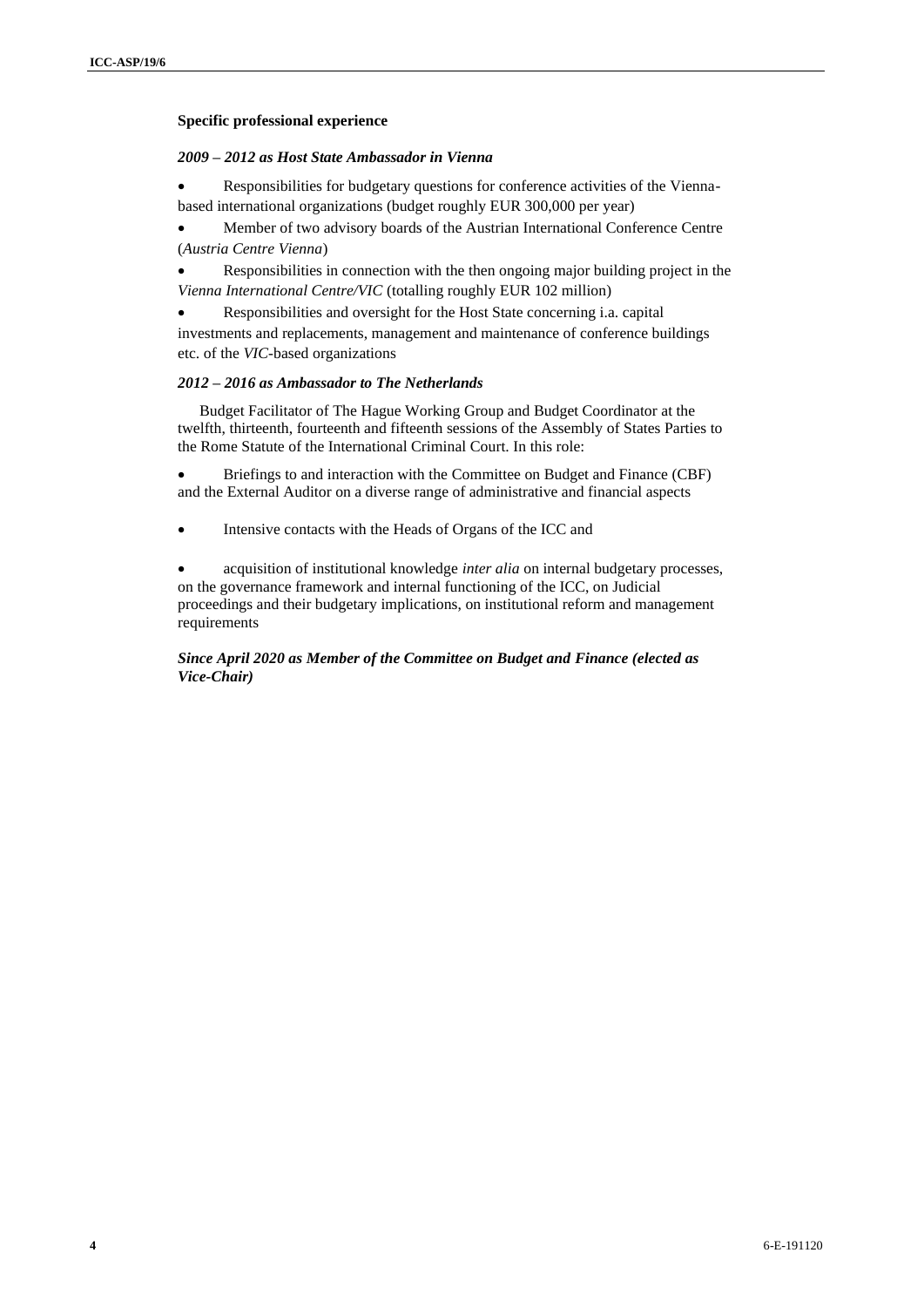# **2. GHARAIBEH, Fawzi (Jordan)**

[Original: English]

# **Note verbale**

The Embassy of the Hashemite Kingdom of Jordan presents its compliments to the Secretariat of the Assembly of States Parties to the Rome Statute of the International Criminal Court and, with reference to the Secretariat's note ICC-ASP/19/SP/12, dated 16 March 2020, has the honour to inform the latter that the Government of the Hashemite Kingdom of Jordan has decided to nominate H.E. Dr. Fawzi A. Gharaibeh as a candidate for the membership of the Committee on Budget and Finance for the term 2021-2023 at the elections to be held during the nineteenth session of the Assembly of States Parties scheduled to be held in New York from 7 to 17 December 2020

Dr. Gharaibeh has an extensive experience and recognized standing in financial matters at the national and international level. Such experience and expertise is outlined in Dr. Gharaibeh's curriculum vitae attached herewith.

# **Curriculum vitae**

#### **Personal data**

| Place of Birth: Jordan |                                                                 |
|------------------------|-----------------------------------------------------------------|
| Date of Birth: 1943    |                                                                 |
| Citizenship: Jordanian |                                                                 |
|                        | Marital Status: Married with three children                     |
|                        | Languages: Arabic (mother tongue), English, French (not fluent) |

#### **Education**

- 1972 Ph.D. (Business Administration), University of Wisconsin (U.S.A.)
- 1968 MBA, Texas Tech. University (U.S.A.)
- 1965 B. Com. (Honors), Cairo University (Egypt)

# **Current position**

Professor Emeritus, The University of Jordan.

#### **Previous positions**

- 2009-2014: Founder and President, A' Sharqiyah University, Sultanate of Oman.
- 2012-2013: Chairman, Board of Trustees, Jordan University of Science and Technology.
- 1999-2000: Chairman, Board of Directors, Phosphate and Mining Corporation, Jordan
- 1998-1999: Minister of Education, Jordan.
- 1991-1998: President, The University of Jordan.
- 1986-1990: Vice-President, The University of Jordan.
- 1983-1986: Dean, Faculty of Economics and Administrative Sciences, The University of Jordan.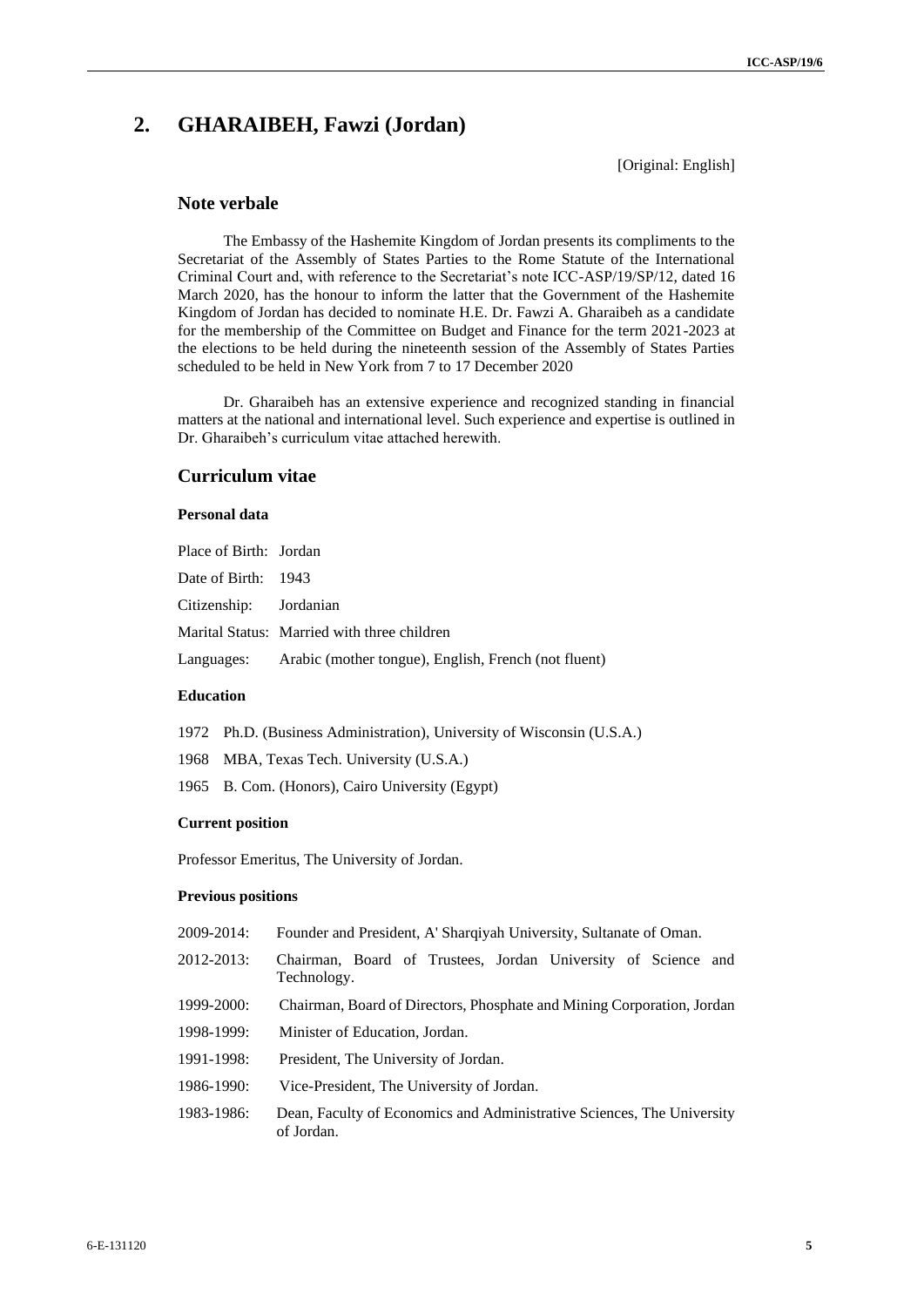#### **Academic titles**

| 1981:                       | Professor, the University of Jordan.                                                                    |
|-----------------------------|---------------------------------------------------------------------------------------------------------|
| 1976-1981:                  | Associate Professor, The University of Jordan, Jordan.                                                  |
| 1972-1976:                  | Assistant Professor, the University of Jordan.                                                          |
| 1978-1979:                  | Visiting Scholar, LBJ School of Public Affairs, the University of Texas at<br>Austin. U.S.A.            |
| 1978:                       | Visiting Scholar (Summer), Portland State University, U.S.A.                                            |
| <b>Memberships (select)</b> |                                                                                                         |
| 2006-2009:                  | Member, Board of Trustees, Balqa University, Jordan.                                                    |
| 2006-2009:                  | Member, Advisory Board, Graduate School of Business Administration,<br>The Jordanian German University. |
| Since 2003:                 | Member, Committee on Budget and Finance, International Criminal Court,<br>The Hague, The Netherlands.   |
| 2003-2009:                  | Member, Royal Scientific Society, Jordan.                                                               |
| Since 2003:                 | Member, Board of Trustees, King Hussein Foundation, Jordan.                                             |
| 2003-2006:                  | Member, Board of Trustees, Jordan University of Science and Technology                                  |
| 2003-2006:                  | Member, The Higher Committee for the Accounting Profession.                                             |
| 2001-2009:                  | Member, Council of the Center for Strategic Studies, The University of<br>Jordan.                       |
| 2001-2005:                  | Member, Executive Council, UNESCO, Paris, France.                                                       |
| 1998-2003:                  | Deputy Chairman, The Higher Education Council, Jordan.                                                  |
| 1995-1998:                  | Member, Board of Trustees, The Diplomatic Institute, Jordan.                                            |
| 1995-1998:                  | Member, The Executive council, The International Association of<br>Universities, Paris France.          |
| 1994-1998:                  | Member, The Jordanian American Society for Cultural Exchange<br>(Fulbright Commission).                 |
| 1991-2004:                  | Member, The Higher Education Council, Jordan.                                                           |
| 1991-1994:                  | Chairman, The Committee For the Evaluation of Higher Education,<br>Jordan.                              |
| 1991-1993:                  | Member, The Advisory Economic Council, The Government of Jordan.                                        |
| 1991-1994:                  | Member, The American Accounting Association.                                                            |
| 1991-2009:                  | Chairman, The Jordanian Alumni Society Of Graduates of American<br>Universities and Institutes.         |
| 1989-1991:                  | Member, Board of Trustees, Petra University, Jordan.                                                    |
| 1989-1990:                  | Member, The National Committee for Drawing the National Charter.                                        |
| 1986-1991:                  | The Committee for the Evaluation of foreign University Degrees, Jordan.                                 |
| 1985-1992:                  | Member, the Advisory Committee for the Faculty of Business and<br>Economics, Qatar University, Qatar.   |
|                             |                                                                                                         |

# **Establishment of new universities**

Co-founder and Partner (until 2005), Petra Private University, Jordan.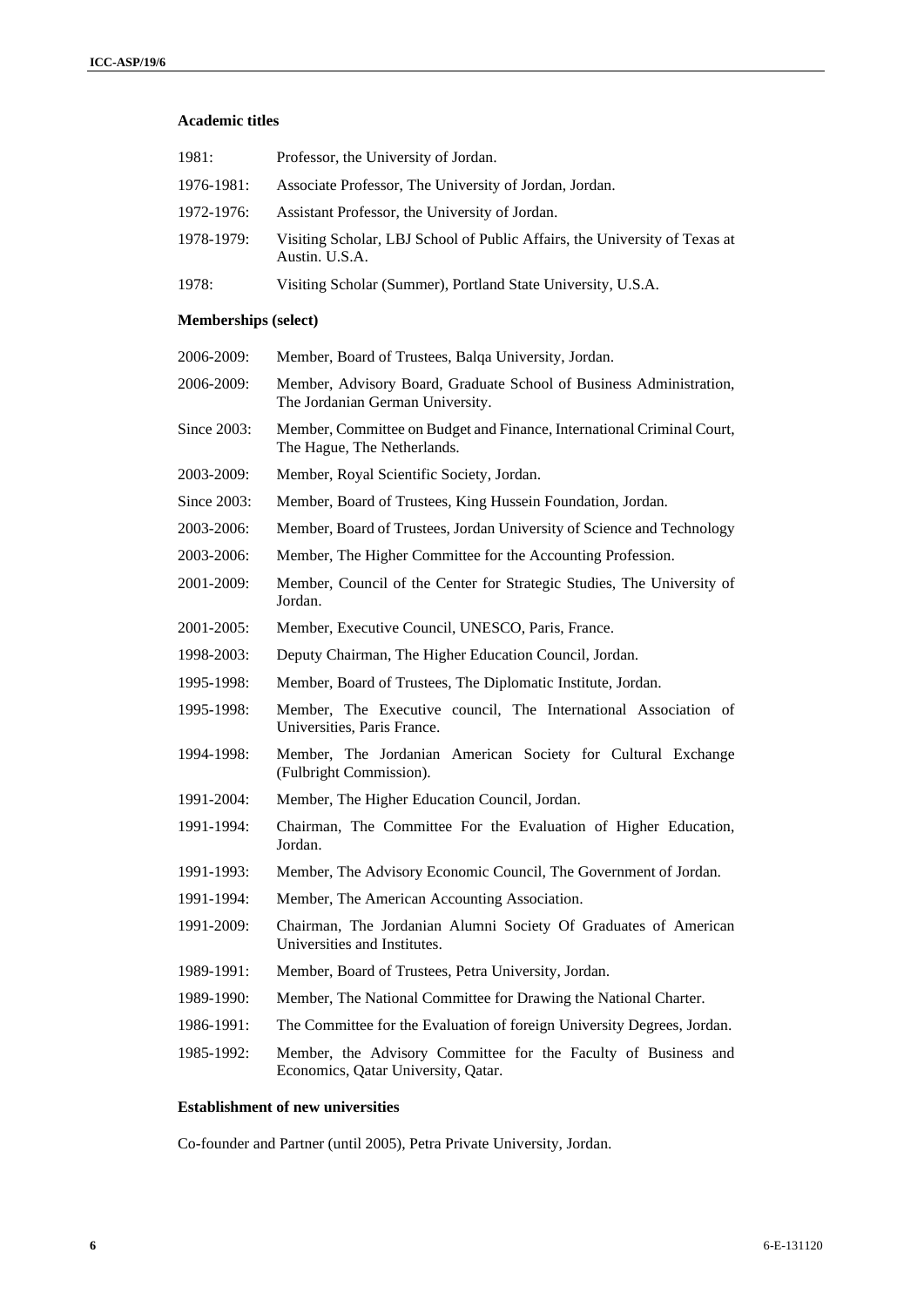#### **Consultations**

Covering Various Areas of Higher Education, Business and Economics.

# **Conferences**

- On higher education;
- On business and economics:
- On the Middle East Affairs; and
- On Cultural Affairs.

#### **Medals**

- Independence Medal of the First Order.
- Education Medal of Excellence.

#### **Publications**

*A. Books (English)*

The Economics of the West Bank and the Gaza Strip, Boulder, Westview Press, 1987, U.S.A.

- The Badia of Jordan: A Process of Change. Amman: University of Jordan Press, 1987 (with others).

The Bedouin of Jordan: A People in Transition. Amman Royal Scientific Society Press, 1987 (with others).

The small and Handicraft Industries in Jordan: 1976. Amman: Industrial Development Bank, n.d. (with others).

*B. Books (Arabic)*

- Contemporary Issues in Jordan (Editing and Introduction). Amman and Beirut: Abdel Hamid Shoman Foundation and Arab Institute for Studies and Publications 2001.

Accounting Principles. New York: John Wiley and Sons, 1983 (with others).

Accounting for Executives. Amman: El-Dustour Press, 1982 (with other).

Research Methodology in Social Sciences and Humanities. Amman: Royal Scientific Society Press, 1977 (with others), Third Edition, 2002.

Cost Accounting: Principles, Procedure and Control. Amman: Philadelphia Publishing House, 1975.

*C. Articles (English)*

Bedouin Settlement: Organizational, Legal and Administrative Structure: The Experience of Jordan, in Galaty, John G., Aronson, Dan and Salzman, Philip Carl, Eds. The Future of Pastoral Peoples, Ottawa: International Development Research Center, 1981 (with another).

- Foreign Companies in Jordan: Problems and Prospects, Arab Journal of Administration (October 1979) (with another).

West Asia and Southeast Asia: A Commentary, in Economic Relations Between West Asia and Southeast Asia. Singapore: Institute of Southeast Asian Studies, 1978.

- Conditions of Some Working Women in Jordan, Arab Journal of Administration, 1978, (with others).

- Doing Business in the Arab World: Problems and Prospects, The Arab World Business Opportunities. Singapore: Compa Publications, 1977 (with another).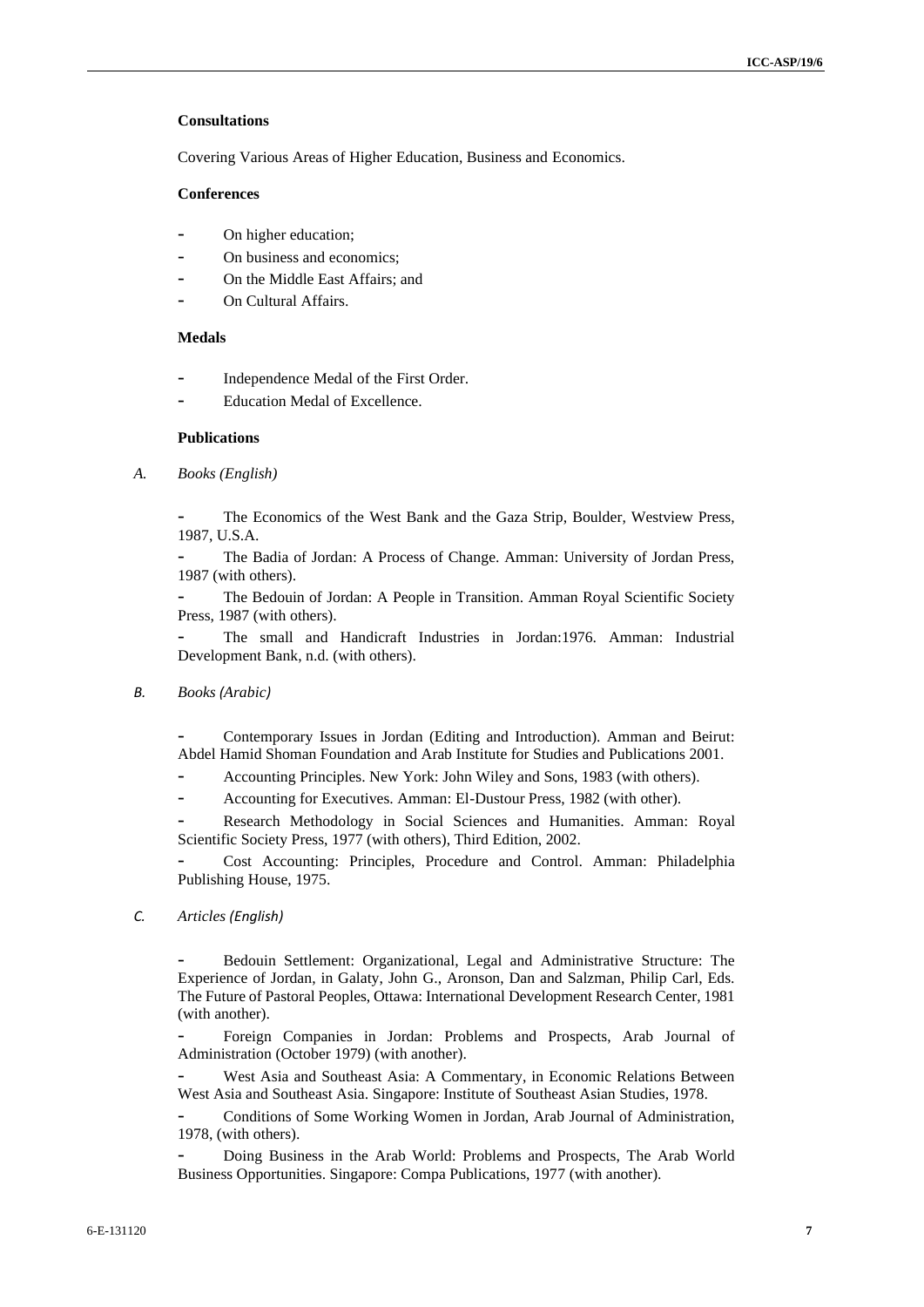Amman Region and its Weight in Jordan's Economy, Orient, 1976 (with others).

# *D. Articles (Arabic)*

The Relation between Earnings and Stock Returns in the Long Run: Republication and Extension", Jordan Journal of Business Administration. 2008 (with others).

The Role of Cash flows and Accruals in Explaining Stock Returns, Jordan Journal of Business Administration. 2008 (with others).

- Predicting Corporate Distress in Jordan: A Multidimensional Scaling Approach, Dirasat 2008 (with another).

- Education in Jordan and the Requirements of the Twenty First Century," in Contemporary Issues in Jordan, 2001.

The Relationship between Accounting Variables and Market Beta as a Measure of Systematic Risk in Public Shareholding Companies in Jordan, Dirasat 1996 (with another).

The Use of Financial Ratios to Predict Highly Successful Industrial Corporations in Jordan, Dirasat, 1990 (with another).

- Annual Financial Reports of Jordanian Industrial Corporations and their Relevance for Investment Decisions, Dirasat, 1990 (with another).

Information Content of Annual Financial Reports in Jordanian Corporations -Trading Volume, Dirasat, I989 (with another).

- Timeliness of Financial Reports in Jordanian Industrial Corporations, Dirasat, 1988 (with another).

Information Content of Accounting Income Numbers in Jordanian Industrial Corporations, Abhath Al-Yarmouk 1988 (with another).

- Financial Ratios as Predictors of Failure in Jordanian Industrial Corporations, Dirasat, 1987 (with another).

- Disclosures in Financial Annual Reports in Jordanian Industrial Corporations, Dirasat, 1986 (with another).

The Extent of Utilization of Cost Accounting Systems in Jordanian Industrial Corporations, Dirasat, 1986 (with another).

- Inflation Accounting in Jordanian Corporations: A Case Study, Economics and Administrative Research, 1981.

The Accounting Function and the Chief Accountant in Jordanian Corporations, Dirasat, 1981.

The Use of Simultaneous Equations in Service Department's Cost Allocation: A Case Study, Journal of Business Research, 1980.

The Investment Climate in Jordan, Businessmen, 1978.

Internal Control in Corporations: A Quantitative Evaluation, Dirasat, 1976 (with another).

Modern Construction Industries: A Case Study, Dirasat, 1975 (with another).

- The Use of Linear Programming in Fixed Cost Allocation: The Case of Paper and Cardboard Manufacturing Company, Proceeding of the Second Annual Conference of Operations Research. Cairo: Egyptian Society of Operations Research, 1975.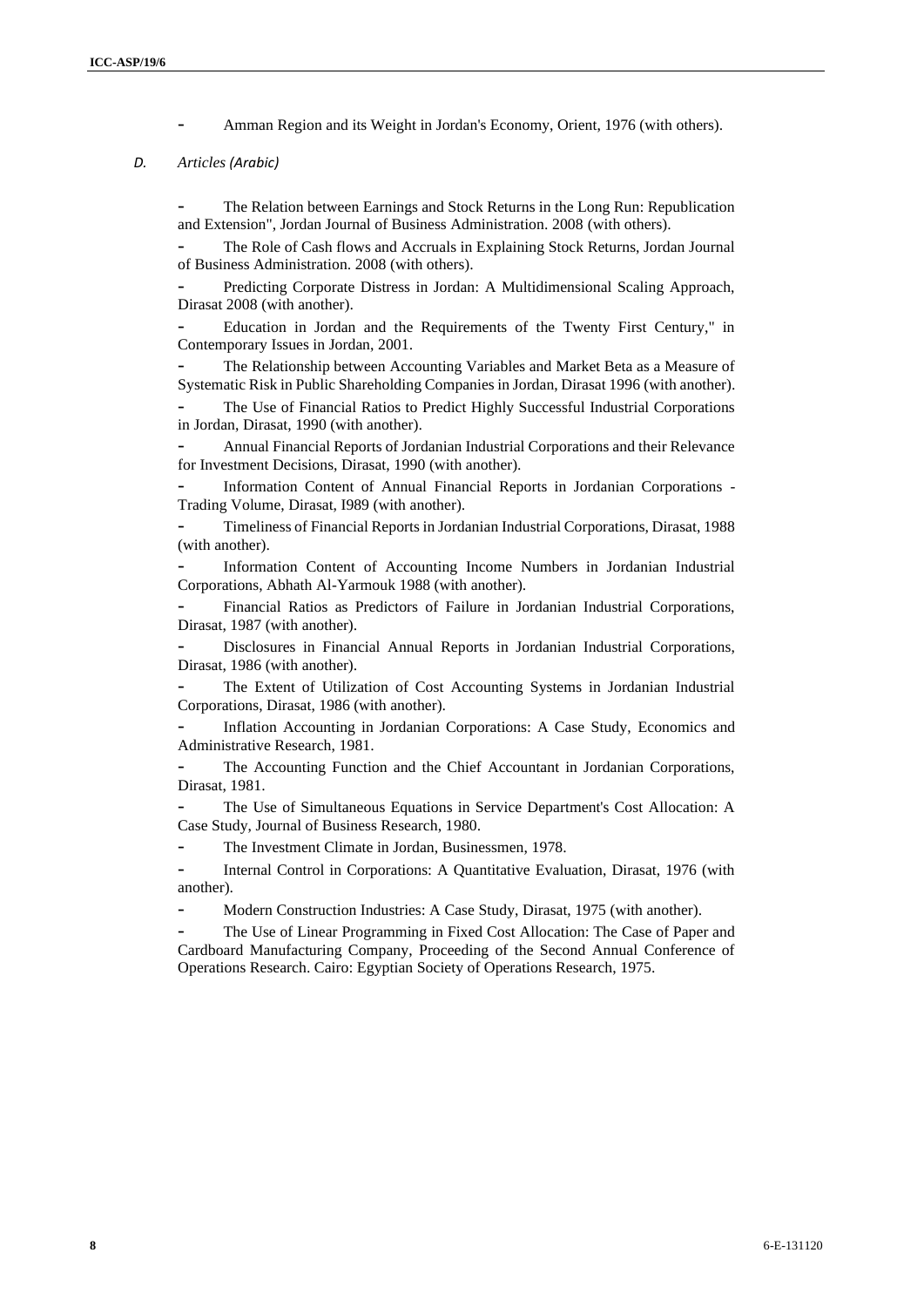# **3. HARIMOTO, Yukiko (Japan)**

[Original: English]

#### **Note verbale**

The Embassy of Japan in the Kingdom of the Netherlands presents its compliments to the Secretariat of the Assembly of States Parties to the Rome Statute of the International Criminal Court and, with reference to the Secretariat's note ICC-ASP/19/SP/12, has the honor to inform the latter that the Government of Japan has decided to nominate Ms. HARIMOTO Yukiko as a candidate for the members of the Committee on Budget and Finance (CBF) for the term 2021-2023 at the elections to be held during the nineteenth session of the Assembly of States Parties scheduled to be held in New York from 7 to 17 December 2020.

Ms. HARIMOTO has extensive experience and recognized standing in financial matters at the international level. She is currently a counsellor and legal advisor at the Embassy of Japan in the Netherlands and serving as the Japan's representative to the International Criminal Court and other international organizations, where she demonstrated expertise and leadership in the international negotiations including the regular budget and other related issues of the Court. From 2014 to 2017 she served as the Deputy Secretary General of Asian-African Legal Consultative Organization (AALCO) and supervised budgeting, auditing and accounting operations of the organization. From 2010 to 2013 she served as the First Secretary at the UNOV/UNIDO Section, Permanent Mission of Japan to the International Organizations in Vienna, Austria, and her duties included management reform, oversight and the budget of UNIDO. She also served as a member of the UNIDO Staff Pension Committee at that time. Her other past responsibilities include supervision and the budget of UNHCR, UNDP and UNFPA. She is due to be re-assigned to the Ministry of Foreign Affairs of Japan in Tokyo this summer.

Such experience and expertise, as outlined in Ms. HARIMOTO's curriculum vitae attached herewith, attest to her fulfilment of the requirement, set forth in paragraph 2 of the annex to the resolution establishing the Committee on Budget and Finance (ICC-ASP/1/Res.4), that members of the Committee be experts of recognized standing and experience in financial matters at the international level.

Japan has consistently supported the activities of the International Criminal Court since its establishment, and having formally become a State Party to the Rome Statute on 1 October 2007 and consistently being the largest contributor to the Court's budget, intends to remain a strong supporter of the Court. The decision of the Government of Japan to present the candidature of Ms. HARIMOTO for election to the Committee on Budget and Finance reflects its firm commitment to continue exerting its utmost efforts to facilitate the activities of the Court. The Government of Japan is fully confident that the candidate possesses the necessary experience, expertise and knowledge in financial and budgetary affairs, as well as recognized standing at the international level, to make a strong contribution to the important work of the Committee.

# **Curriculum vitae**

#### **Personal information**

Name: HARIMOTO Yukiko Nationality: Japanese Date and place of birth: 1 May 1968, Nara, Japan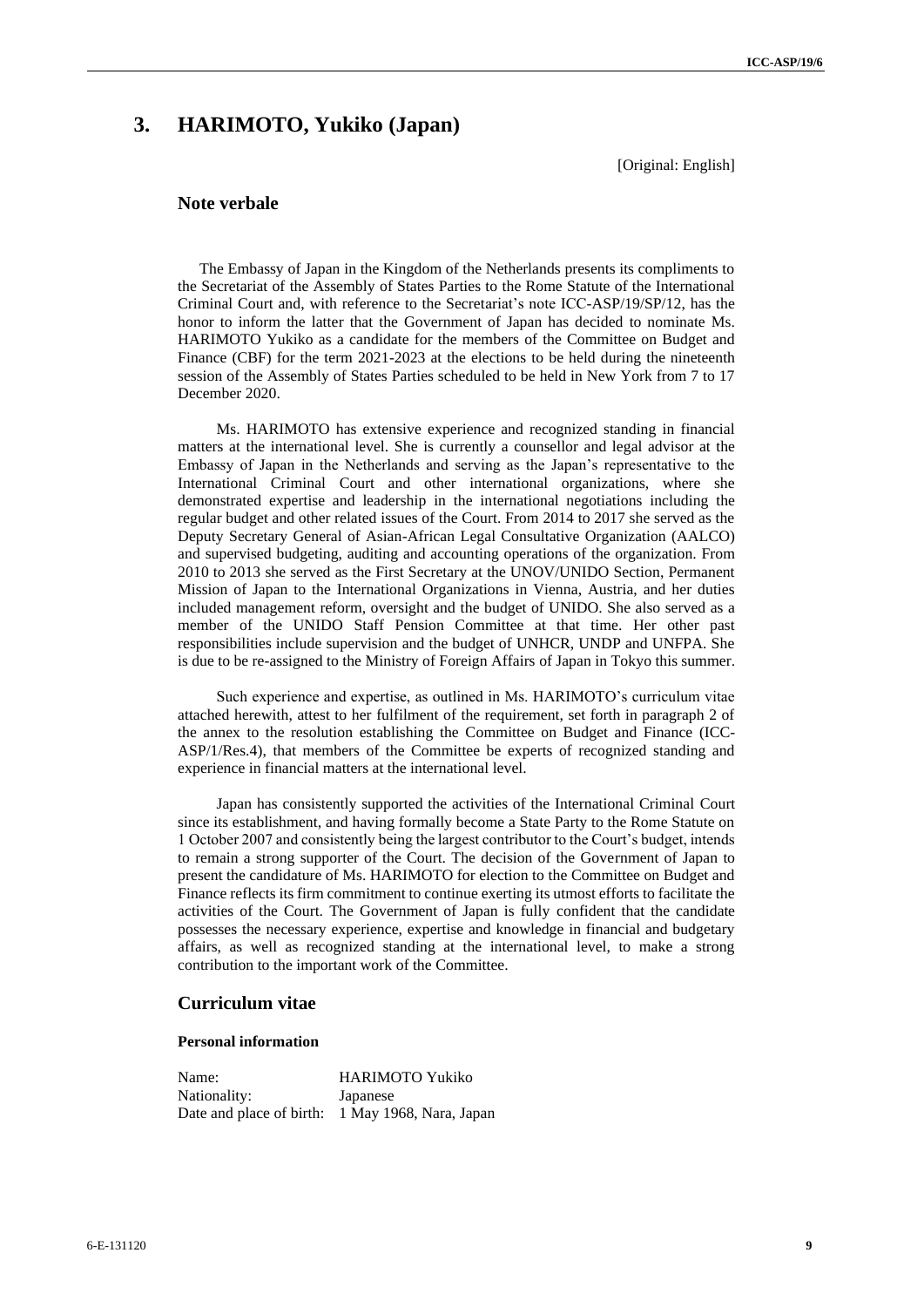# **Academic background**

1995 M.A. in international conflict analysis and resolution, Norman Paterson School of International Affairs (NPSIA), Carlton University, Ottawa, Canada

1992 B.A. in international relations, Tsuda College, Tokyo, Japan

# **Professional experience**

| 2020 summer       | Ministry of Foreign Affairs of Japan (to be re-assigned to Tokyo)                                                                                                      |
|-------------------|------------------------------------------------------------------------------------------------------------------------------------------------------------------------|
| 2017-2020         | Counsellor and Legal Advisor, Embassy of Japan in the Netherlands                                                                                                      |
|                   | duties included the budget of the ICC among others                                                                                                                     |
|                   | within handling budgets, acquired a variety of knowledge and<br>accompanying skills pertaining to human resources management, budget<br>process and strategic approach |
| 2014-2017         | Deputy Secretary General in charge of budget and finance, Asian-<br>African Legal Consultative Organization (AALCO), India                                             |
|                   | supervised budgeting, auditing and accounting operations of the<br>organization in addition to the regular activities                                                  |
| 2010-2013         | First Secretary, UNOV/UNIDO Section, Permanent Mission of Japan<br>to the International Organizations in Vienna, Austria                                               |
|                   | duties included management reform, oversight and the budget of<br><b>UNIDO</b>                                                                                         |
|                   | also served as a member of the UNIDO Staff Pension Committee                                                                                                           |
|                   | served as co-chair of the UNIDO Geneva Group                                                                                                                           |
| 2007-2010         | Deputy Director and Head of the Legal Section, First North America<br>Division, Ministry of Foreign Affairs                                                            |
|                   | responsible for Japan-US legal issues                                                                                                                                  |
|                   | 2004-2007<br>Second Secretary, UN Section, Permanent Mission of<br>Japan to the United Nations and other International Organizations in<br>Geneva, Switzerland         |
|                   | duties included supervision and the budget of UNHCR among<br>others                                                                                                    |
|                   | 2002-2004<br>Assistant Director, International Organizations<br>Division, Ministry of Foreign Affairs                                                                  |
|                   | responsible for supervision and the budget of UNDP and UNFPA                                                                                                           |
| 1992-             | Joined Ministry of Foreign Affairs                                                                                                                                     |
| Languages         |                                                                                                                                                                        |
| Japanese (native) |                                                                                                                                                                        |

English (fluent)

French (basic knowledge)

German (basic knowledge)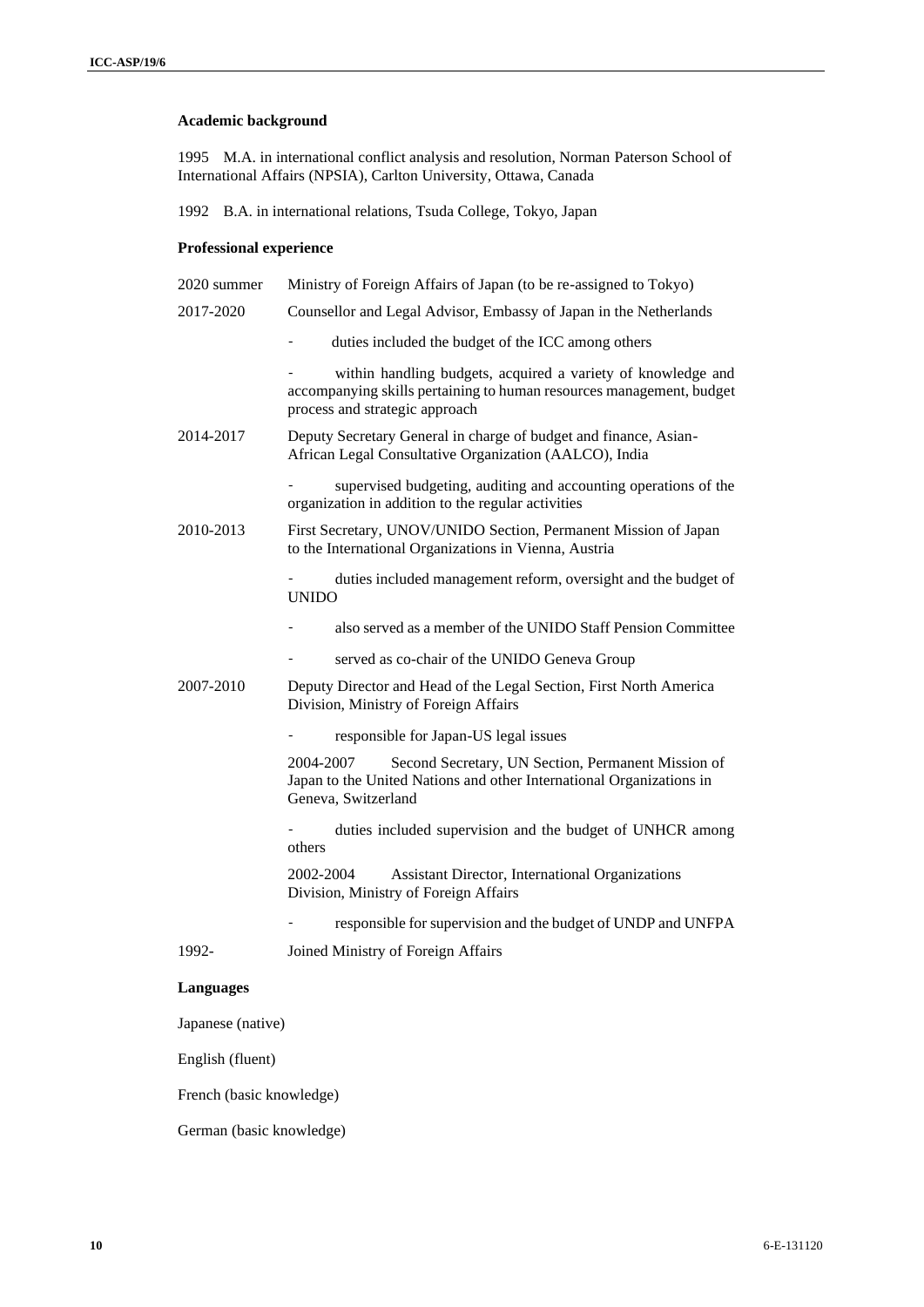# **4. SÁNCHEZ IZQUIERDO, Mónica Soledad (Ecuador)**

[Original: English]

# **Note verbale**

The Embassy of the Republic of Ecuador to the Kingdom of the Netherlands presents its compliments to the Honourable Secretariat of the Assembly of the States Parties to the Rome Statute of the International Criminal Court and, with reference to the Secretariat´s note verbal no. ICC-ASP/19/SP/12 of 16 March 2020, has the honour to inform that the Government of the Republic of Ecuador has decided to formally nominate Mrs. Mónica Sánchez Izquierdo as a candidate for re-election to the Committee on Budget and Finance for the period 2021-2023, election which is scheduled to take place during the nineteenth session of the Assembly of the States Parties in New York from 7 to 17 December 2020.

Mrs. Mónica Sánchez Izquierdo, who currently holds the position of Chairperson of the Committee on Budget and Finance, is an expert of recognized standing and experience in financial matters at the international level, having served on the Committee since 2012. Her experience and knowledge fully complies with the requirements expressed in paragraph 2 of the annex of the resolution establishing the Committee on Budget and Finance (ICC-ASP/1/Res.4 as amended). Please also find enclosed the curriculum vitae of Mrs. Mónica Sánchez Izquierdo.

#### **Curriculum vitae**

#### **Personal data**

Name: Mónica Soledad Sánchez Izquierdo

Place and date of birth: Latacunga, 22 January 1977

Nationality: Ecuadorian

#### **Professional qualifications**

Master Degree in Political Science; Facultad Latinoamericana de Ciencias Sociales (FLACSO-Ecuador).

B.A. International Relations; University of San Francisco de Quito.

Minor and Communications; University of San Francisco de Quito.

#### **Languages**

| English:              | Fluent; Fullbright Commission.                                                 |
|-----------------------|--------------------------------------------------------------------------------|
| French:               | Fluent; Alliance Française, (French Alliance) in Quito.                        |
| Portuguese:<br>IBEC). | <b>Brazilian Cultural Center</b> (Instituto Brasilero de Estudios Culturales – |
| Arabic:               | Basic. Language Center of the United Nations.                                  |

#### **Professional experience**

#### **Advisor to the Foreign Service of Ecuador**

**June 2020 – present** Office of the Ministry of Foreign Affairs and Human Mobility

**June 2019 – June 2020**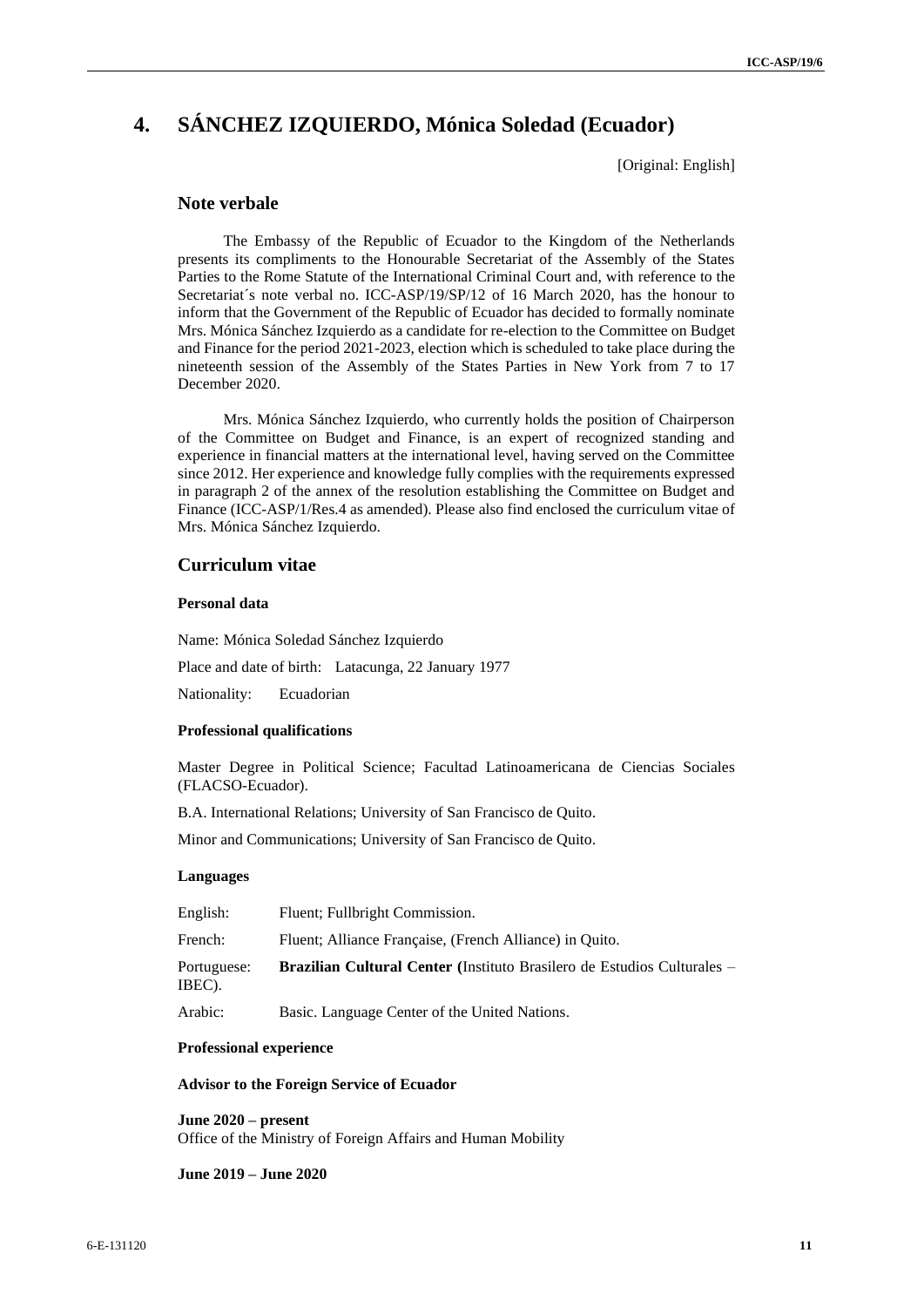Diplomatic Academy International Cooperation

#### **May 2014 – June 2019**

Advisor to the Foreign Service of Ecuador Chargé d'affaires of the Consular Functions of the Embassy of Ecuador before the Argentine Republic. Buenos Aires, Argentina.

# **June 2012 – April 2014**

International Affairs Advisor Ministry of Agriculture, Livestock, Aquaculture and Fisheries of Ecuador.

#### **August 2011 – June 2012**

Chief of Office Vice-Minister of Foreign Affairs and Political Integration of the Ministry of Foreign Affairs

#### **October 2010 – August 2011**

Second Secretary International and Supra-regional Organization Directorate of the United Nations System **September 2009 – September 2010 Advisor to the President of the United Nations General Assembly**  Sixty-fourth Session for development and reform issues of the United Nations System Administrative and financial issues of the United Nations General Assembly

#### **August 2005 – September 2009**

Delegation of the Permanent Mission of Ecuador to the United Nations, New York First Commission. Second Commission – Coordinator of resolutions on behalf of the G77 and China

#### **Fifth Commission – Coordinator of resolutions on behalf of the G77 and China**

General Assembly – Revitalization of the General Assembly Security Council. Disarmament Issues. Peace Operations

# **March 2005 – August 2005**

First Consul Consulate General of Ecuador in New York In charge of legal and cultural issues

**April 2003 – March 2005** Office of the Minister of Foreign Affairs of Ecuador

#### **March 2002 – March 2003**

Third Secretary Trainee of the Diplomatic Academy of Ecuador "Antonio J. Quevedo". X Promotion

#### **September 1999 – February 2002**

Chancellor II Ministry of Foreign Affairs of Ecuador Under-secretary of National Sovereignty Directorate of Territorial Sovereignty

**Experience in the Committee on Budget and Finance of the International Criminal Court**

# ➢ **Elections 2018 – 2020: Re-election as a Committee member by Latin American and Caribbean Group (GRULAC)**

*President of the Committee on Budget and Finance of the International Criminal Court for the year 2020*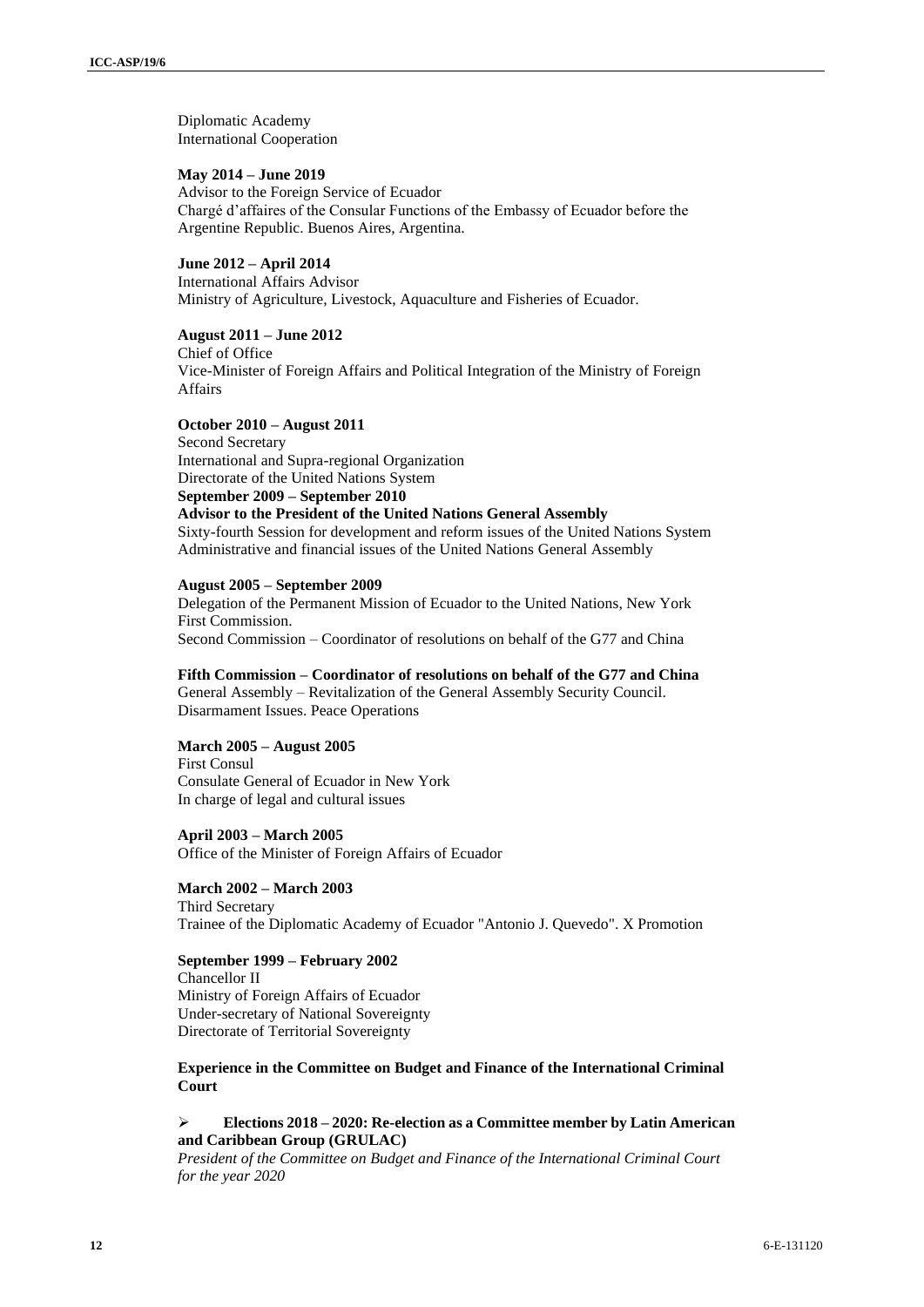### ➢ **Elections 2015 – 2017 – Re-election as a Committee member by Latin American and Caribbean Group (GRULAC)**

*Vice-president of the Committee on Budget and Finance of the International Criminal Court for the year 2017*

# ➢ **Elections 2012 – 2014 – Election as a Committee member by Latin American and Caribbean Group (GRULAC)**

*Vice-president of the Committee on Budget and Finance of the International Criminal Court for the year 2013*

#### **Other activities**

 $2010 - 2011$ 

Representative of the diplomatic and auxiliary personnel of the Assessment Committee of the Ministry of Foreign Affairs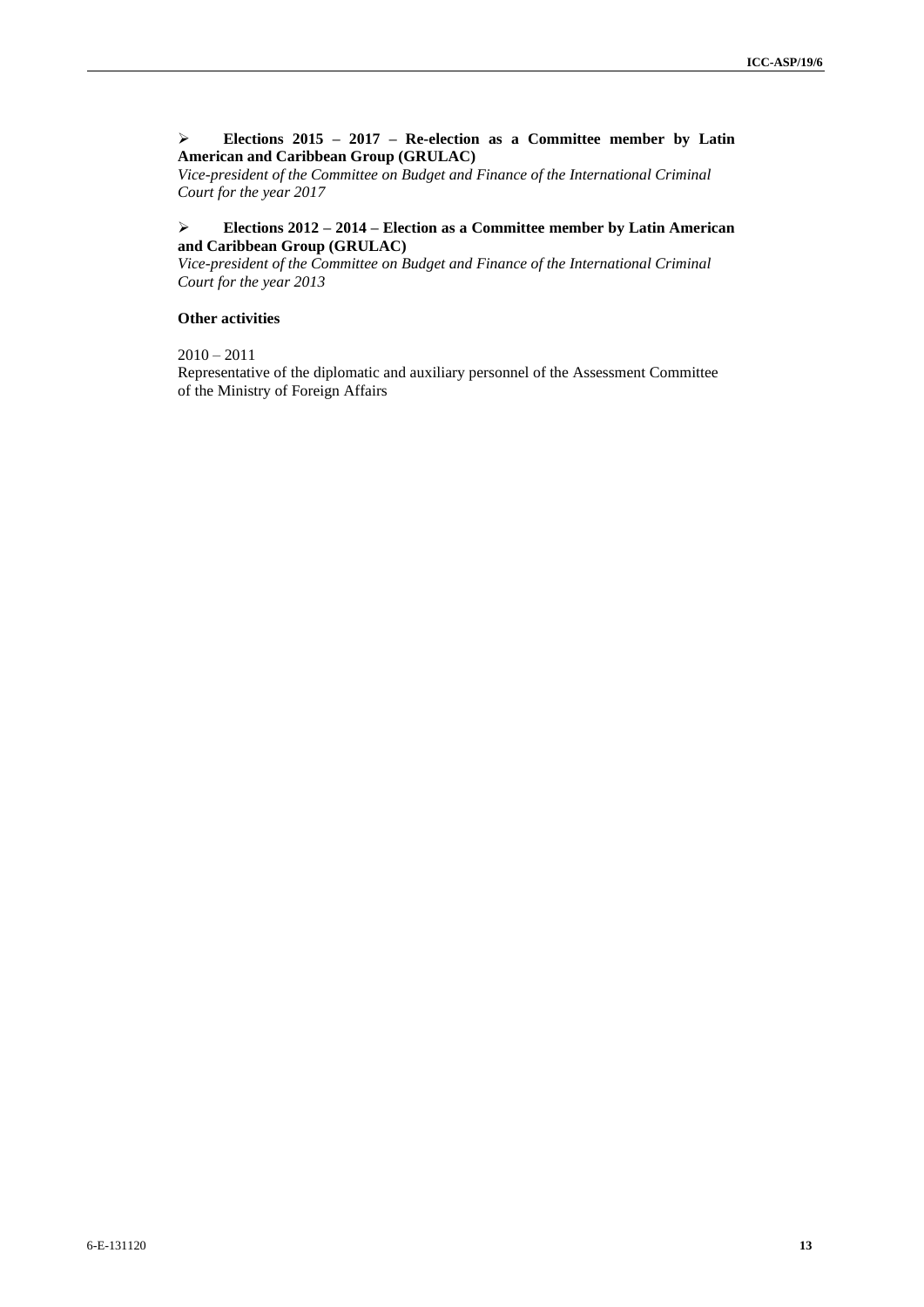# **5. SHAVA, Margaret Wambui Ngugi (Kenya)**

[Original: English]

# **Note verbale**

The Embassy of the Republic of Kenya to the Kingdom of Netherlands presents its compliments to the Secretariat of the Assembly of State Parties and has the honor to refer to the note ref. no. ICC-ASP/19/SP/12 dated 16 March 2020 inviting State Parties to nominate candidates for six (6) seats on the Committee on Budget and Finance (CBF).

The Embassy submits the nomination of Ms. Margaret Wambui Ngugi Shava for re-election as a member of the Committee on Budget and Finance for the term beginning on 21 April 2021 and ending on 31 December 2023, during the elections scheduled to be held at the nineteenth session of the Assembly of State Parties in New York from 7 to 17 December 2020.

Ms. Shava was elected by the Assembly of State Parties in December 2017 and was further elected by her peers to serve as the Vice Chair of the Audit Committee of the International Criminal Court (the Court). In March 2020, she was elected to serve as the Chair of the Audit Committee of the Court.

Ms. Shava is an advocate of the High Court of Kenya and a management consultant with over twenty-seven  $(27)$  years of experience in management and legal consultancy. She serves on various boards and committees and has been engaged as an expert in various high-level assignments. In accordance with the requirements for nomination, enclosed herewith are the statement of qualifications and curriculum vitae of Ms. Shava.

# **Statement of qualifications**

#### **Bio data summary**

| Education          | MA (Democratic Studies); LLB (Hons); Dip Law (KSL); Certified |
|--------------------|---------------------------------------------------------------|
|                    | Public Secretary; Certified Mediator                          |
| Experience         | 27 years                                                      |
| <i>Nationality</i> | Kenvan                                                        |
| Languages          | English, Kiswahili, French, local languages                   |

#### **Membership of professional societies**

- Law Society of Kenya
- Certified Public Secretaries (Kenya)
- Mediation Institute of East Africa

#### **Key experience**

• Advocate of the High Court of Kenya of 27 years standing

• An experienced, high-level manager having worked in Legal practice, private sector, the United Nations, International NGO and Government sectors.

• Significant financial and budgetary responsibility with fundraising and programme management skills.

• Board Level responsibility for Budget, Finance and Administration, Audit, Risk and Governance.

#### **Key skills and competencies**

- **Management**
- Corporate and Commercial Law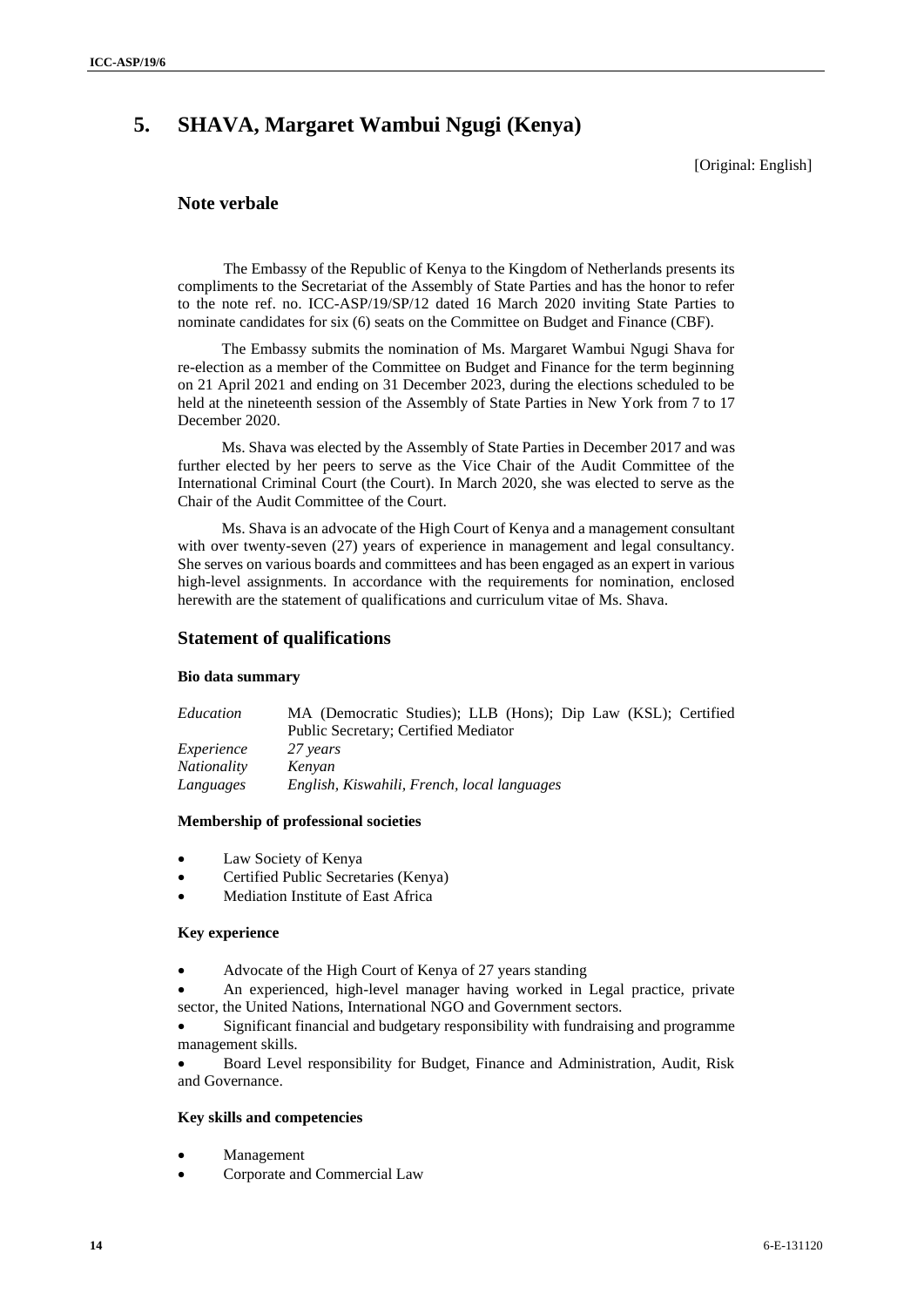- Strategic Planning
- Budgetary and Financial planning and oversight
- Refugee and Humanitarian Law
- Transitional Justice
- Corporate Governance
- **Mediation**
- **Communication**

#### **Key capabilities and achievements**

**2017** Appointment to the Board of Total Kenya PLC, an international oil marketing company, appointed to Board committees including:

- Risk and Governance (Chair)
- Audit (Member)
- Nominations (Member and Secretary).

**2015** Presidential appointment as a member of the Tribunal to investigate the conduct of suspended Chair and Vice Chair of the Ethics and Anti-Corruption Commission.

**2009** Presidential appointment as a Commissioner of the Truth Justice and Reconciliation Commission of Kenya. Status equivalent to High Court Judge. Oversight of a budget of US \$12.5 million with a staff component of 150 persons. Editing and publication of Kenya's Truth Justice and Reconciliation Commission Report in 6 volumes

**2003** Senior Regional Programme Manager for the Great Lakes programme of International Alert. Organisational strategic lead in national programme development. Personal budgetary responsibility for over 250,000 Pounds Sterling. Inception of the Regional Analysts Network in Rwanda, Burundi and DRC and production of inaugural report.

#### **Career background**

Over 27 years working experience in Law, Management, Legal Consultancy, Peace Building and Transitional Justice, holding Public Office, working in various economic sectors, as well as in the United Nations Organisation and national and international NGOs.

Qualified as an Advocate of the High Court of Kenya after serving pupillage with a pioneering Kenyan law firm. Solid Corporate experience in a blue chip Kenyan company, assisting the Company Secretary and deputising in her absence in certain duties. Practiced Conveyancing and Commercial Law with a leading Nairobi law firm, achieving good partnership prospects before taking a two year sabbatical in the USA. Augmented modern Corporate and Human Resource Management skills with a prominent Management Consultancy firm in Nairobi before launching into independent consultancy.

Sharpened training, research, writing and advocacy skills and competencies while consulting for various Human Rights NGOs. Facilitated Civic Education workshops for the Institute for Education in Democracy. Wrote concept papers for Education Centre for Women in Democracy amongst others. Election observer for FIDA-Kenya, a women's NGO with UN observer status, in the 1997 Kenya General Elections. Past Chairperson of Young Career Women (Kenya), affiliated to the International Federation of Business and Professional Women; spearheaded strategic planning for self-sustainability of the organisation's programmes and expanded existing programme for the education of deserving girls from poor families. Participant in local and international conferences and workshops. Keynote speaker at Catholic University of East Africa for International Women's Day in 2001. Alumnus of African Women's Leadership Institute, honing skills and knowledge in such areas as Feminism, personal empowerment, strategic planning and project management. Chairperson of Women in Law and Development in Africa (Kenya) chapter of this pan-African women's organisation. In this capacity, provided organisational leadership for critical support to the development, and successful lobbying process for the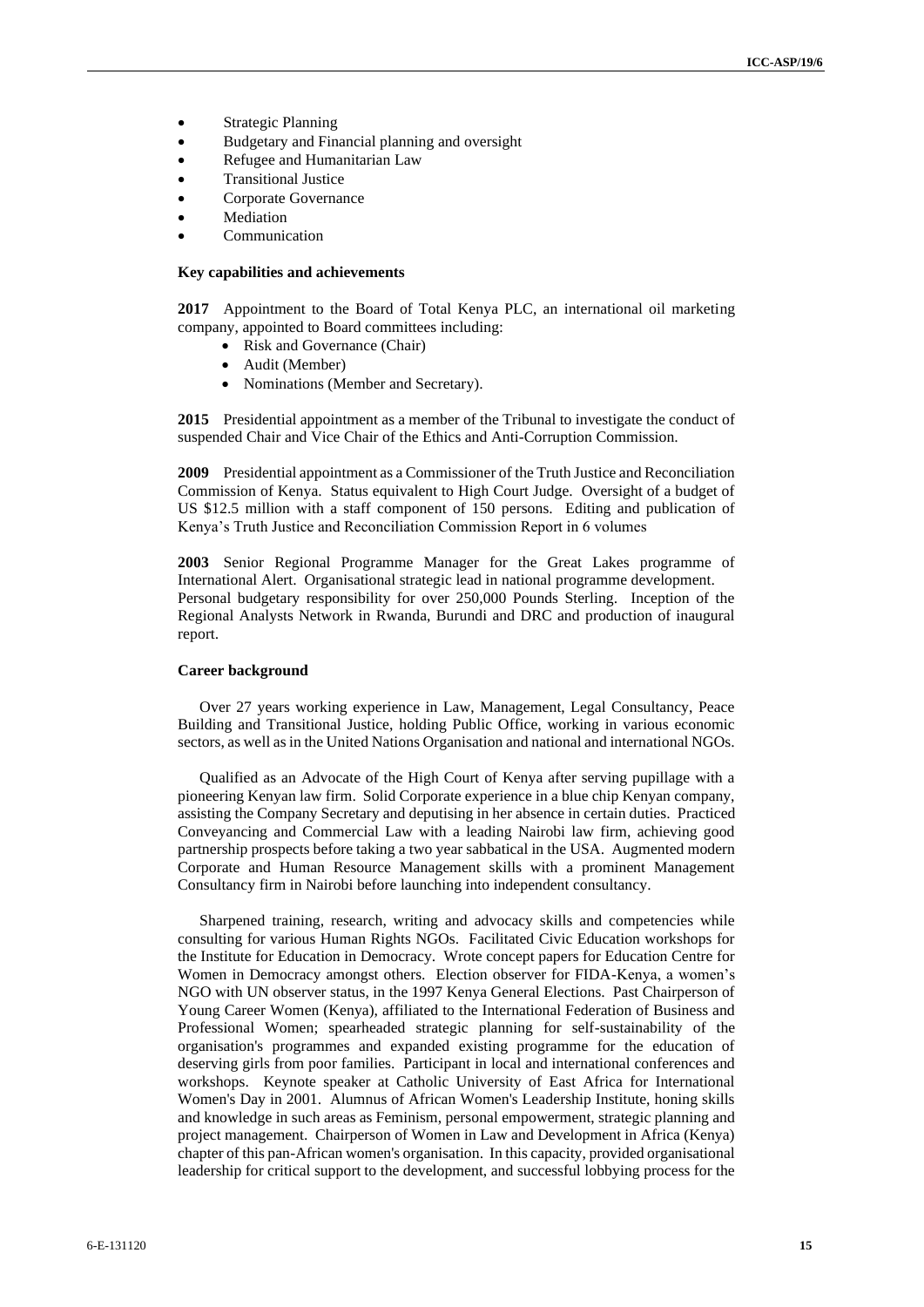Sexual Offences Act, a ground breaking piece of legislative reform in Kenya. Member of the Attorney-General's Task Force on the implementation of the Sexual Offences Act.

As a Joint Secretary appointed by the High Court of Kenya, successfully discharged duty to bring about and oversee elections of the National Council of Women of Kenya, the umbrella organisation for women's NGOs in Kenya, by using mediating skills to break deadlock then subsisting between differing factions.

Broad experience with UNHCR both in Kenya and abroad. Has worked for UNHCR in the capacities of Legal Screener for Refugee Status Determination, Senior Protection Assistant, and as a trainer and facilitator for workshops on Sexual and Gender-based Violence and International Refugee Law. Completed two tours with UNHCR in Sudan as an international consultant for UNHCR; selected by UNHCR HQ in Geneva as Team Leader in Gedaref for the Refugee Status Determination exercise for Ethiopian and later for Eritrean refugees, pursuant to the application of the "ceased circumstances" cessation clause. Work cited for best practices and high standards.

Achieved leading score for MA Dissertation on Ethnicity and Democracy in Kenya.

Joined International Alert, a medium sized peace building NGO based in London, UK, but working worldwide. In charge of the regional programme in the Great Lakes Region of Africa. Facilitated the transition of the AMANI Forum – the Great Lakes Parliamentary Forum on Peace – from a programme of Alert into a fully-fledged regional organisation covering Rwanda, Burundi, Kenya, Uganda, Tanzania, Zambia and the DRC. Set up and co-ordinated the Regional Analysts Network – RAN. Launched RAN's inaugural research work, carried out in Rwanda, Burundi and Eastern DRC, on the impact upon conflict of Myths, Rumours, Stereotypes and Prejudice. Took the organisational lead on developing a strategy for Alert programming in Kenya. Budget holder of over £Stg 250,000 per annum.

Successfully applied for the publicly advertised position of Commissioner with the Truth, Justice and Reconciliation Commission established in Kenya pursuant to Agenda Four of the peace accord signed in February 2008 subsequent to Kenya's period of Post-Election Violence. After passing both the interview and a rigourous vetting process, was sworn in by the Honourable the Chief Justice of the Republic of Kenya on 03 August 2009.

After successfully concluding and winding up operations at the Truth Justice and Reconciliation Commission in August 2013, engaged in Legal consultancies, including on Women's participation and leadership in the Colombian peace process.

In January 2015 opened a Law practice with a selective yet broad based clientele nationally and internationally.

#### **Education**

The University of Leeds, UK, M A Democratic Studies, fully sponsored by a Ford Foundation fellowship. The University of Buckingham, UK, Bachelor of Laws, Honours Degree assisted by a Chevening Scholarship from the British Council. Advocate of the High Court of Kenya. Certified Public Secretary (Kenya). Certificate in Oil & Gas from the Strathmore University Extractives Industry Centre, Strathmore Law School. Certificate in Competition Law from the Kenya School of Law. Certified Mediator.

#### **Experience**

#### *Board memberships*

• TOTAL Kenya PLC – Board Member; Chair of the Risk and Governance Committee; Member of the Audit Committee; Member of the Nominations Committee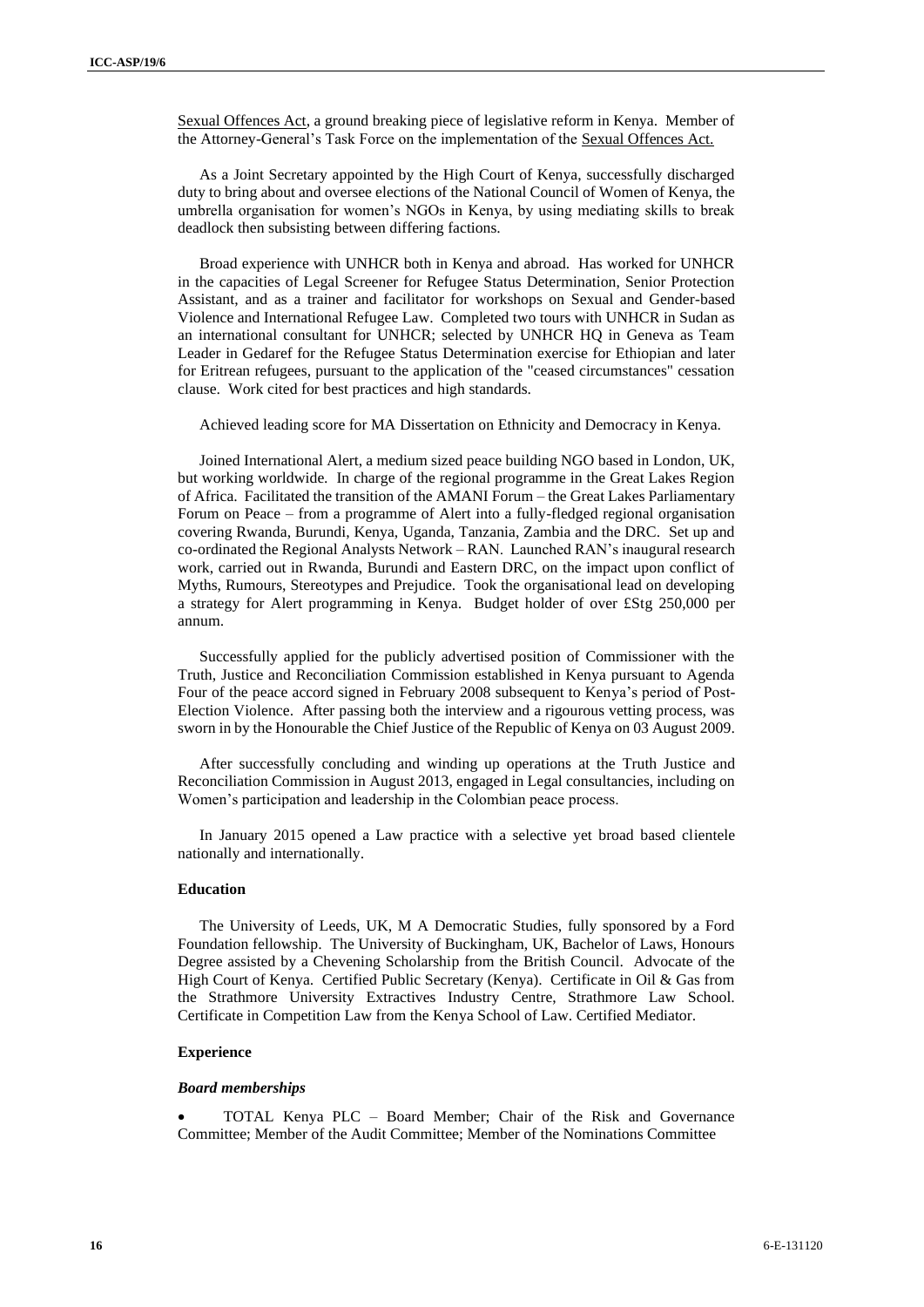- Jockey Club of Kenya Board Member
- Family Businesses
- Church advisory committee- Legal and Financial focus

# **January 2015 – present**

#### *Law Firm Proprietor*

Founding partner, Ngugi Shava & Associates, Advocates, a practice focussed on corporate and commercial matters. Specialising in Commercial and Conveyancing Law, with expertise in the Mining, Extractives, Oil and Gas sector; Competition Law; and Estate planning. Legal advisor in equine, aeronautical and environmental matters.

#### **September 2013 – present**

#### *Independent Consultant and Expert*

Member of the Committee on Budget and Finance at the International Criminal Court at The Hague.

Chair of the Audit Committee of the International Criminal Court at The Hague. Duties focus on providing expert advice on budget in the range of 145 million Euros, to the Assembly of States Parties.

Member of the Group of Experts engaged in February 2017 by UN Women, Colombia, to advise on the implementation of the Integrated Transitional Justice System, with a focus on Women and minorities. Participated in high level meetings and produced recommendations impacting upon the process.

Member of the Danish Refugee Council

Appointed by the Secretary-General of the Commonwealth to the Eminent Persons Observer Group for the 2015 Elections in the United Republic of Tanzania.

Appointed by His Excellency the President as a member of the Tribunal to investigate the suspended chairperson and the suspended vice chairperson of the Kenya Ethics and Anti-Corruption Commission.

Various speaking and Research engagements. Facilitation of workshops, including for the Geneva-based Nansen Initiative on climate change and movement of persons

#### **July 2009 –August 2013**

#### *Truth, Justice and Reconciliation Commission of Kenya – Commissioner*

After Kenya's General Elections were held in December 2007, widespread violence broke out as the results of the Presidential election were contested. Subsequent events led Kenya to the most serious political challenge in its post-Independence history whereby the stability of the State and the viability of the Nation lay under threat. After a process of national dialogue, one of the institutions established to address the long term issues leading to the crisis was the Truth Justice and Reconciliation Commission.

After a competitive national process, 6 Kenyan Commissioners were appointed by H.E. the President of the Republic of Kenya on 22 July 2009 to lead the institution, together with the three international Commissioners appointed through the African Union's Panel of Eminent Persons. Commissioners enjoy a status of the level of High Court judges.

At the height of its operations, The Commission had a staff of approximately 150 persons and was allocated a budget of over 1 billion Kenya Shillings (approximately 12.5 million US Dollars)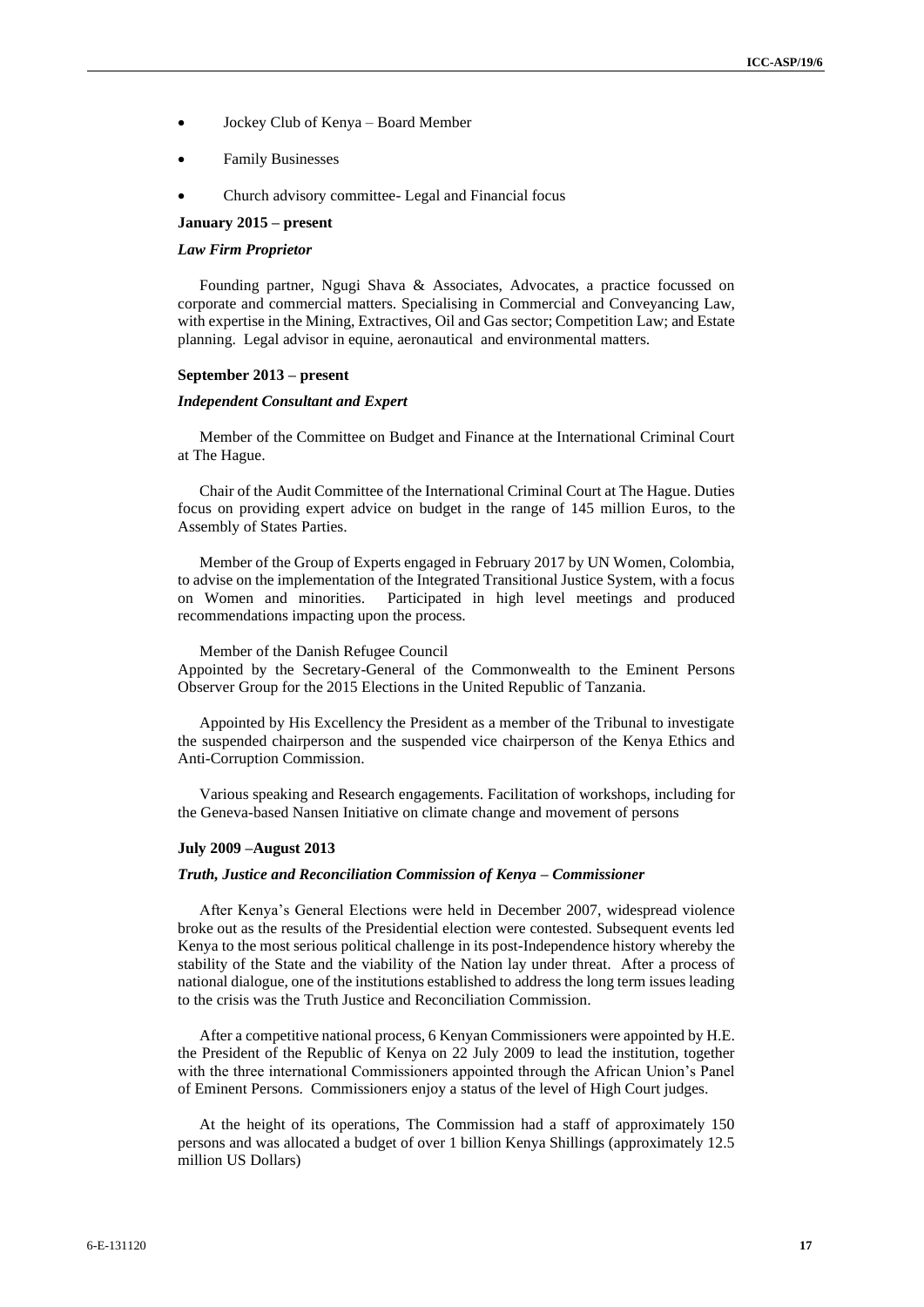Based in Nairobi but travelling frequently throughout the country, providing strategic leadership to the process. Duties included designing the process, recruitment of key staff, liaising with key government bodies and officials as well as international organisations, fundraising and conducting public Hearings, leading to the production of the Final Report. This was presented to HE the President of the Republic of Kenya on 22 May 2013 and thereafter widely disseminated through the Internet, inserts in public newspapers, and discussion fora, with printed copies being delivered to the Executive, the Legislature and the Judiciary. Member of the Committees on Finance and Administration; and Communications. Commissioner leading committees on Report Writing; and Research.

Key achievements included critical input and participation leading to the stabilisation of the Commission after a controversial start; providing leadership during public Hearings, including those focussing on Women and on Children, and those focussing on Refugees; representing the Commission through speaking in public *fora* with local and international audiences; key participant on interventions with Parliament, Ministry of Justice, and Ministry of Finance; the finalisation and production of the Report; and its dissemination. Principal organiser and key participant in Hearings for Kenyan Refugees in Kiriyandongo settlement, Uganda.

# **June 2003 – July 2009**

#### *International Alert - Senior Programme Officer – Great Lakes*

Founded 21 years ago by Martin Ennals, previously the Secretary General of Amnesty International, Alert is the pioneering INGO in this field. Presently based in Nairobi, Kenya, running programmes with a regional perspective throughout the countries of the Great Lakes Region of Africa. Providing an overview linking Alert's country programmes in the region with regional initiatives and perspectives. Partnering with high level policy makers such as parliamentarians and religious leaders, with independent researchers and analysts, and with women's research and advocacy organisations to influence peace throughout the region. Some key achievements include directing the transition of the Great Lakes Parliamentary Forum on Peace – the AMANI Forum – from a programme of Alert to a successful independent organisation. Actualising the birth of the Regional Analysts Network – RAN – and coordinating its inaugural research project on the impact on conflict of rumours, myths, prejudice and stereotypes. Coordinating an important research project in partnership with the East African sub-regional Support Initiative for the Advancement of Women – EASSI - on women's participation in political transitions. Founder core member of the Great Lakes Ecumenical Forum – GLEF – which brings together inter religious leaders to seek solutions to violent conflicts in the region at both community level and the highest political levels. Key participant in fundraising, including proposal writing and donor liaison, both within and outside the region. Lobbied for and attained observer status in the International Conference in the Great Lakes Region. Successful relationship building with various political and religious leaders to facilitate organisational objectives. Speaker at various regional meetings held by organisations including the Parliamentary Forum on Small Arms and Urgent Action Fund Africa

# **September 2002 – May 2003**

# *United Nations High Commissioner for Refugees (UNHCR), Headquarters, Geneva (Consultant)*

Team Leader, Refugee Status Determination (RSD) excercise for Eritrean refugees in Gedaref, NE Sudan, pursuant to the application of the ceased circumstances cessation clause. Co-ordinating and supervising teams in Wad Medani and Gedaref states comprising up to 60 UNHCR lawyers and their government counterparts, each assisted by Interpreters, Registrars and Drivers also under my direct supervision. Creating work plans to achieve the objective within the stipulated time frame, providing guidance on legal issues, liaising with government officials and the RSD co-ordinator in Khartoum, as well as with UNHCR HQ in Geneva; constant travel covering an area of approximately 40,000 km, to supervise teams in outlying refugee camps. Led the first team to successfully complete the exercise.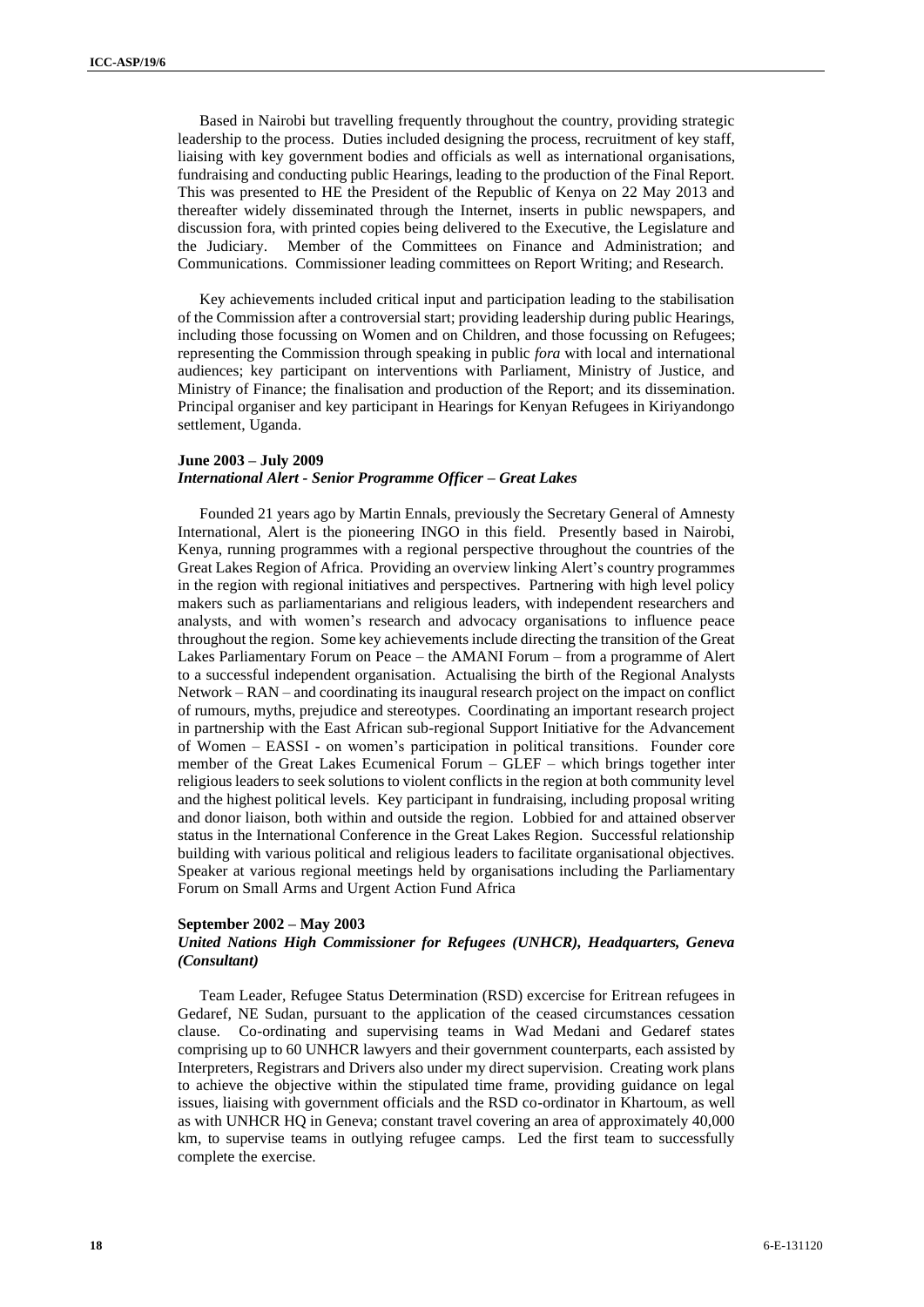#### **1998, 1999, 2000, 2001**

Various legal consultancies, including facilitating Sexual and Gender based Violence training workshops in UNHCR Kakuma and Dadaab refugee camps; conducting RSD and Resettlement work for UNHCR; rapporteuring and organising workshops for UNHCR; and facilitiating workshops and conducting research for various NGOs such as FIDA-Kenya.

#### **\*September 2001 – August 2002** *(Study sabbatical in the UK – not in formal employment)*

#### **October 2000 – February 2001**

UNHCR Consultant Legal Screener/ Protection Officer, Sudan

Pursuant to the application of the "ceased circumstances" cessation clause to all pre-1991 Ethiopian refugees, deployed to conduct RSD exercise in Sudan. Appointed team leader, Wad Medani and subsequently, team leader, Gedaref. After successful conclusion of this exercise, deployed to conduct RSD of Eritrean military combatants in Shagarab camp. Upon the opening of UNHCR Sub-Office Kassala after military skirmishes, prepared for RSD of pre 1991 Ethiopian refugees in Kassala area. In the New Year, briefed to take up the responsibilities of the Protection Officer, UNHCR Sub-Office Es Showak, in his absence on leave. Conducted RSD exercise in New Halfa and in Kassala. Assisted in concluding RSD exercise in Khartoum. Conducted training session for RSD team in Khartoum on Resettlement. Led one team in identifying and processing Resettlement cases.

#### **Jun 1999 – Oct 2000**

#### *UNHCR, Branch Office Nairobi , and UNHCR Regional Service Centre, Nairobi (Senior Protection Assistant)*

Performed a wide variety of Legal tasks falling under the Department of International Protection of the UNHCR. Reporting to the Assistant Representative (Protection), carried out all aspects of the International Protection of refugee rights. Direct interviews of refugees, report writing and status determination. Interventions with government Executive and Judicial authorities. Liaising with UNHCR offices world-wide, with governments and diplomatic missions. Facilitating Durable Solutions for refugees, such as Local Integration, Resettlement and Voluntary Repatriation.

#### **Jun 1998 – Dec 1998**

#### *UNHCR Branch Office Nairobi (Consultant Legal Screener, Deputy Co-ordinator)*

Determining the status of asylum seekers according to international refugee law. Deputising in her absence for the Project Co-ordinator in Legal and Administrative matters.

#### **Sept 1997 – Apr 1998** *TACK International Management Consultants (Consultant)*

Participated in Management Training assignments, set up the Executive Selection Unit

*\*Feb 1995 – Aug 1997 (Resident in the United States; not in formal employment)*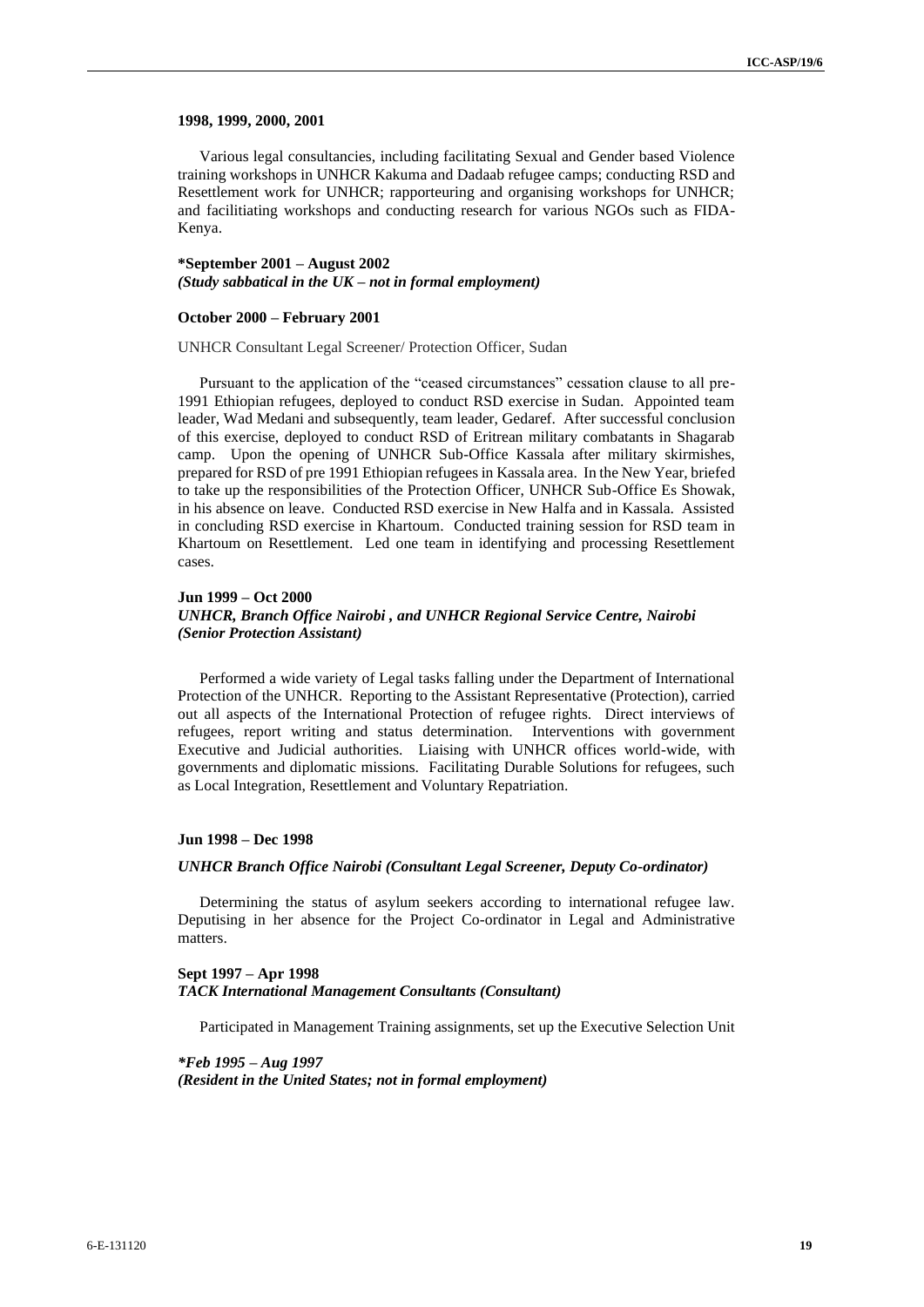# **Feb 1994 –Feb 1995** *Archer & Wilcock, Advocates (Advocate)*

Deputised for Legal Consultant in Conveyancing of large urban housing estate. Worked closely with Senior Partner in Commercial and Probate matters. Represented Senior Partner on the Attorney-General's Task Force on Media.

# **Jul 1991 –Aug 1993**

#### *Credit Reference of Kenya Limited (Chief Legal Officer)*

Key member of the team responsible for creating the first credit rating agency in Kenya. Headed the legal department, recruiting and supervising staff, administering a business unit.

# **Jan 1990 – Jun 1991** *Kenya Breweries Limited (Assistant to Company Secretary)*

Assisted the Group Company Secretary in Legal, Administrative, Human Resources and Company Secretarial duties

**Apr 1988 – Dec1989** *Waruhiu & Muite, Advocates (Pupil)*

Learning legal practice in fulfillment of requirements under the Advocates Act

#### **Affiliations**

Law Society of Kenya (*Member)*

Certified Public Secretaries of Kenya (*Member)*

Mediation Training Institute of East Africa (*Alumnus)*

ICGLR Levy Mwanawasa Regional Centre for Democracy and Good Governance (*Fellow)*

Kenya Women in Mining Caucus (*Member)*

WiLDAF - Kenya (Women in Law and Development in Africa -a Pan African Women's organisation) (*Past Chairperson)*

FIDA - Kenya (Federation of Women Lawyers – Kenya) (*Member)*

African Women's Leadership Institute (*Alumnus)*

British Council (*Member)*

Chevening Scholar

Ford Foundation (*Past Fellow)*

Young Career Women (Affiliate Member of International Federation of Business and Professional Women) (*Past Chairperson)*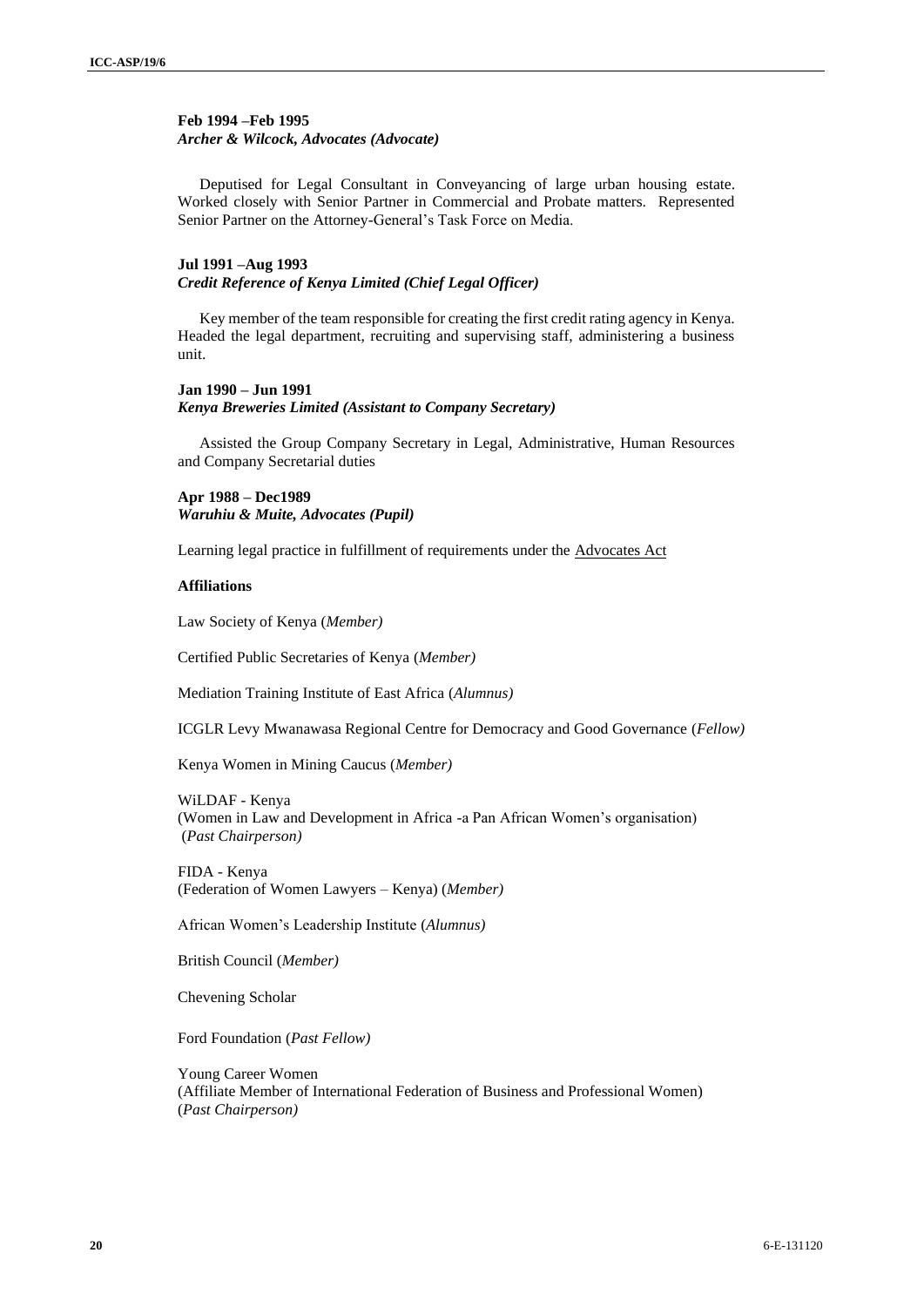# **References**

- 1. Hon Justice Njoki S Ndungu Judge Supreme Court of Kenya High Court Building City Hall Way P O Box 30041 – 00100 NAIROBI, KENYA Tel +254 (0)20 222 1221 Mob +254 (0)721 430 630 E-mail [ndungunjoki@yahoo.com](about:blank)
- 2. SC Paul K Muite Senior Counsel, Advocate NAIROBI, KENYA Mob +254 (0)733 732 801 E-mail [muite.paul@gmail.com](about:blank)
- 3. Professor Frank Okuthe-Oyugi Professor of Political Science Executive Director, International Conference on the Great Lakes Region (ICGLR) Levy Mwanawasa Regional Centre for Democracy and Good Governance LUSAKA ZAMBIA

Tel +260 211 237 320 (ZAMBIA) Mob +260 978 380 200 (ZAMBIA) or +254 722 519 801 (KENYA) E-mail [frank.okuthe@icglr.org](about:blank) or [f.okuthe@gmail.com](about:blank)

4. Ms Jane Wanjiru Muigai Kamphuis Director and Founder Toolkit Institute Limited NAIROBI, KENYA Tel +254 733 802 855 Email *Toolkit@toolkitinstitute.com*

# **Curriculum vitae**

# **Bio data summary**

| Education          | MA (Democratic Studies); LLB (Hons); Dip Law (KSL); Certified |
|--------------------|---------------------------------------------------------------|
|                    | Public Secretary; Certified Mediator                          |
| Experience         | 27 years                                                      |
| <i>Nationality</i> | Kenyan                                                        |
| Languages          | English, Kiswahili, French, local languages                   |

# **Key experience**

• An experienced, high-level manager having worked in Legal practice, private sector, the United Nations, International NGO and Government sectors.

• Significant budget responsibility with fundraising and programme management skills.

• Board Level responsibility for Budget, Finance and Administration, Audit, Risk and Governance.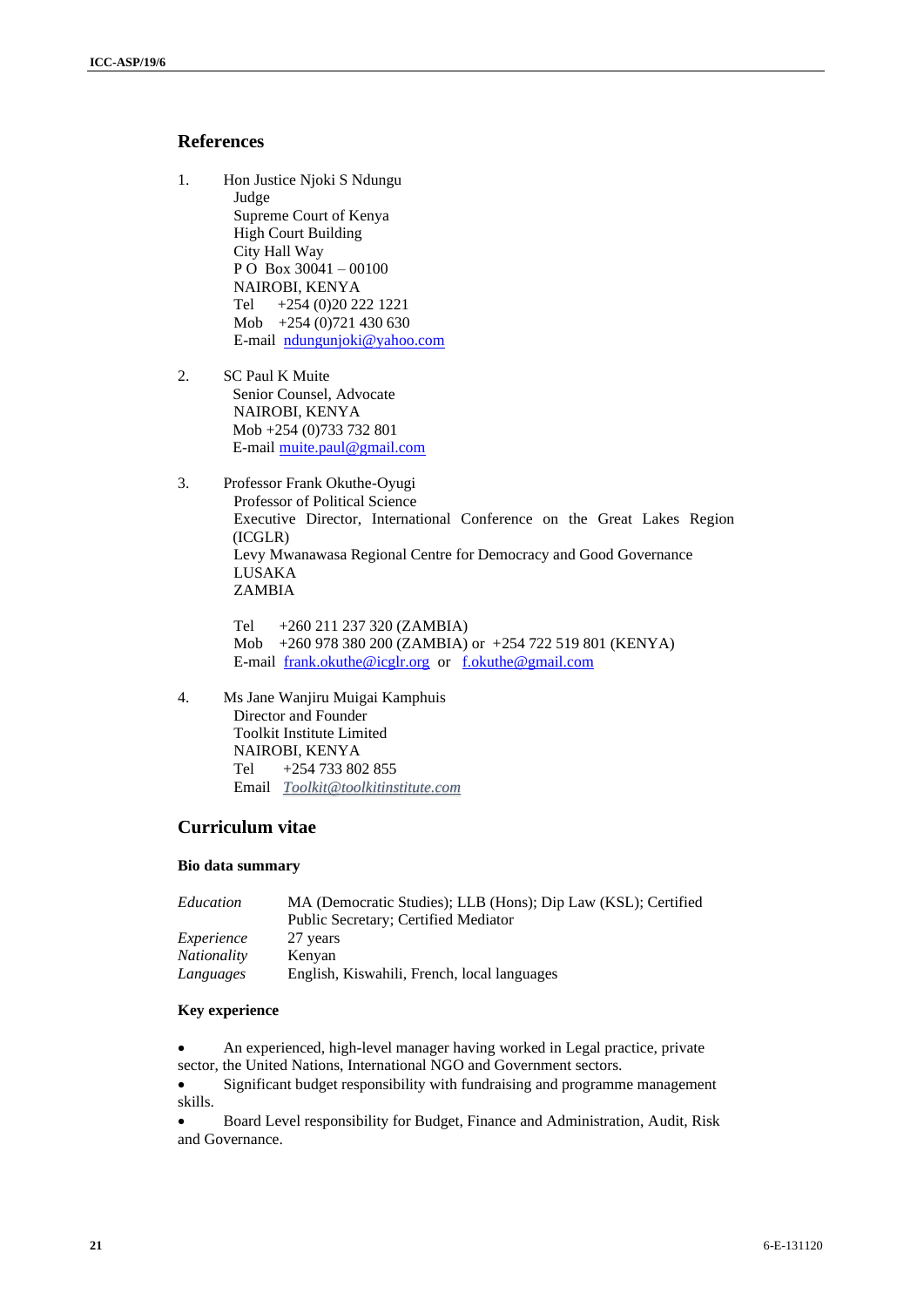#### *Currently serving on Boards/Committees of*

- TOTAL Kenya PLC (international oil marketing company)
- The International Criminal Court
- Jockey Club of Kenya (equine regulatory authority)
- Family real estate and commercial agricultural enterprises
- Church advisory committee

#### **Key skills and competencies**

- **Management**
- Commercial Law
- Corporate Governance
- **Mediation**
- Strategic Planning
- **Communication**

#### **Recent experience**

#### **January 2015 – present**

#### *Law Firm Proprietor*

Focussing on Commercial and Conveyancing Law, with expertise in the Mining, Extractives, Oil and Gas sector; Competition Law; and Estate planning. Legal advisor in equine, aeronautical and environmental matters.

#### **September 2013 – present**

## *Independent Consultant*

Member of the Committee on Budget and Finance; and Chair of the Audit Committee of the International Criminal Court at The Hague. Duties focus on providing expert advice on budget in the range of 145 million Euros, to the Assembly of States Parties.

Expert Adviser to Humanitarian Dialogue, a Swiss-based mediation organisation.

Member of the Group of Experts engaged in February 2017 by UN Women, Colombia, to advise on the implementation of the Integrated Transitional Justice System, with a focus on Women and minorities. Participated in high level meetings and produced recommendations impacting upon the process.

Appointed by the Secretary-General of the Commonwealth to the Eminent Persons Observer Group for the 2015 Elections in the United Republic of Tanzania.

Various speaking and Research engagements. Facilitation of workshops, including for the Geneva-based Nansen Initiative on climate change and movement of persons.

#### **Career background**

Over 27 years working experience in Law, Management, Legal Consultancy, Peace Building and Transitional Justice. Gained through working in Legal Practice, in Public Office, in various economic sectors, as well as in the United Nations Organisation and national and international NGOs. Specialising in Corporate and Commercial Law, Governance, Oil & Gas, Human Rights, International Refugee Law and Gender.

Qualified as an Advocate of the High Court of Kenya after serving pupillage with a pioneering Kenyan law firm. Solid Corporate experience in a blue chip Kenyan company, assisting the Company Secretary and deputising in her absence in certain duties. Practiced Conveyancing and Commercial Law with a leading Nairobi law firm, achieving good partnership prospects before taking a two year sabbatical in the USA. Augmented modern Corporate and Human Resource Management skills with a prominent Management Consultancy firm in Nairobi before launching into independent consultancy.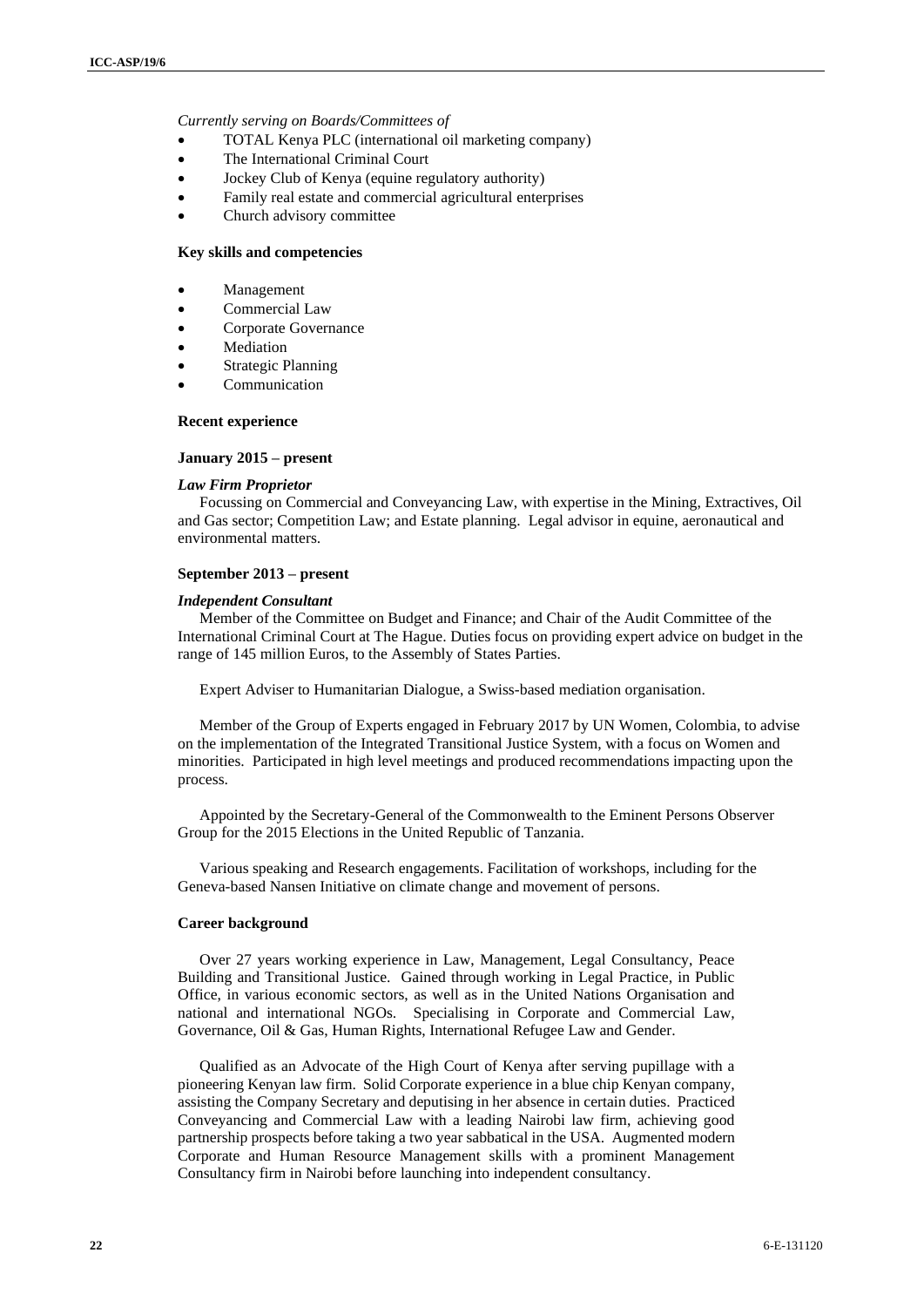Sharpened training, research, writing and advocacy skills and competencies while consulting for various Human Rights NGOs. Facilitated Civic Education workshops for the Institute for Education in Democracy. Wrote concept papers for Education Centre for Women in Democracy amongst others. Election observer for FIDA-Kenya, a women's NGO with UN observer status, in the 1997 Kenya General Elections. Past Chairperson of Young Career Women (Kenya), affiliated to the International Federation of Business and Professional Women; spearheaded strategic planning for self-sustainability of the organisation's programmes and expanded existing programme for the education of deserving girls from poor families. Participant in local and international conferences and workshops. Keynote speaker at Catholic University of East Africa for International Women's Day in 2001. Alumnus of African Women's Leadership Institute, honing skills and knowledge in such areas as Feminism, personal empowerment, strategic planning and project management. Chairperson of Women in Law and Development in Africa (Kenya) chapter of this pan-African women's organisation. In this capacity, provided organisational leadership for critical support to the development, and successful lobbying process for the Sexual Offences Act, a ground breaking piece of legislative reform in Kenya. Member of the Attorney-General's Task Force on the implementation of the Sexual Offences Act.

As a Joint Secretary appointed by the High Court of Kenya, successfully discharged duty to bring about and oversee elections of the National Council of Women of Kenya, the umbrella organisation for women's NGOs in Kenya, by using mediating skills to break deadlock then subsisting between differing factions.

Broad experience with UNHCR both in Kenya and abroad. Has worked for UNHCR in the capacities of Legal Screener for Refugee Status Determination, Senior Protection Assistant, and as a trainer and facilitator for workshops on Sexual and Gender-based Violence and International Refugee Law. Completed two tours with UNHCR in Sudan as an international consultant for UNHCR; selected by UNHCR HQ in Geneva as Team Leader in Gedaref for the Refugee Status Determination exercise for Ethiopian and later for Eritrean refugees, pursuant to the application of the "ceased circumstances" cessation clause.

Achieved leading score for MA Dissertation on Ethnicity and Democracy in Kenya.

Joined International Alert, a medium sized peace building NGO based in London, UK, but working worldwide. In charge of the regional programme in the Great Lakes Region of Africa. Facilitated the transition of the AMANI Forum – the Great Lakes Parliamentary Forum on Peace – from a programme of Alert into a fully-fledged regional organisation covering Rwanda, Burundi, Kenya, Uganda, Tanzania, Zambia and the DRC. Set up and co-ordinated the Regional Analysts Network – RAN. Launched RAN's inaugural research work, carried out in Rwanda, Burundi and Eastern DRC, on the impact upon conflict of Myths, Rumours, Stereotypes and Prejudice. Took the organisational lead on developing a strategy for Alert programming in Kenya. Budget holder of over £Stg 250,000 per annum.

Successfully applied for the publicly advertised position of Commissioner with the Truth, Justice and Reconciliation Commission established in Kenya pursuant to Agenda Four of the peace accord signed in February 2008 subsequent to Kenya's period of Post-Election Violence. After passing both the interview and a rigourous vetting process, was sworn in by the Honourable the Chief Justice of the Republic of Kenya on 03 August 2009.

Key participant in various committees, including Finance and Administration, overseeing a budget of up to US\$12.5 million.

After successfully concluding and winding up operations at the Truth Justice and Reconciliation Commission in August 2013, engaged in Legal consultancies, most recently on Women's participation and leadership in the Colombian peace process.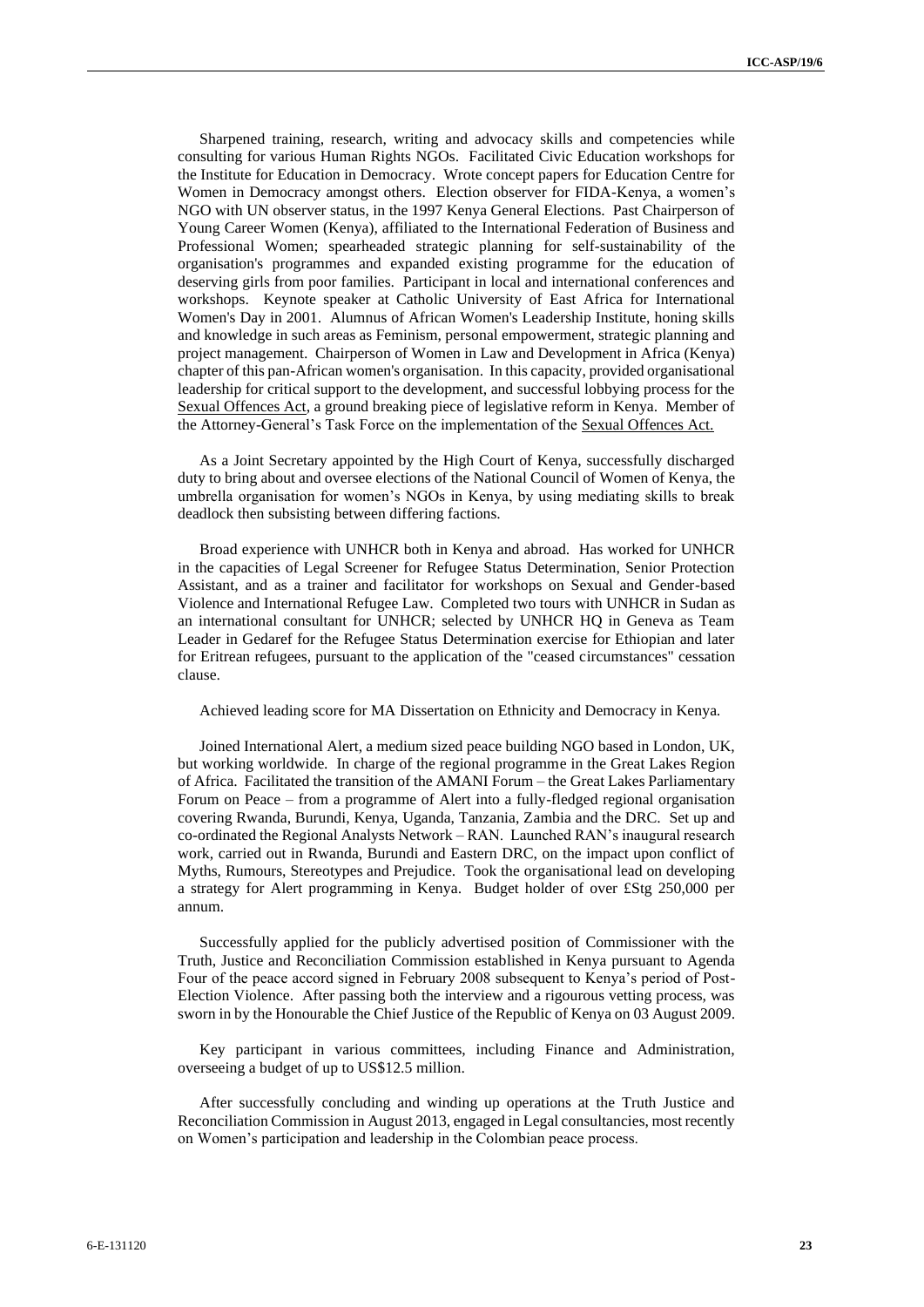In January 2015 opened a Law practice with a selective yet broad based clientele nationally and internationally.

Member of various boards, including Total Kenya PLC chairing the Risk and Governance committee, and member of Board Audit Committee.

# **Education**

The University of Leeds, UK, M A Democratic Studies, fully sponsored by a Ford Foundation fellowship. The University of Buckingham, UK, Bachelor of Laws, Honours Degree assisted by a Chevening Scholarship from the British Council. Advocate of the High Court of Kenya. Certified Public Secretary (Kenya). Certificate in Oil & Gas from the Strathmore University Extractives Industry Centre, Strathmore Law School. Certificate in Competition Law from the Kenya School of Law.

#### **References and affiliations**

Available upon request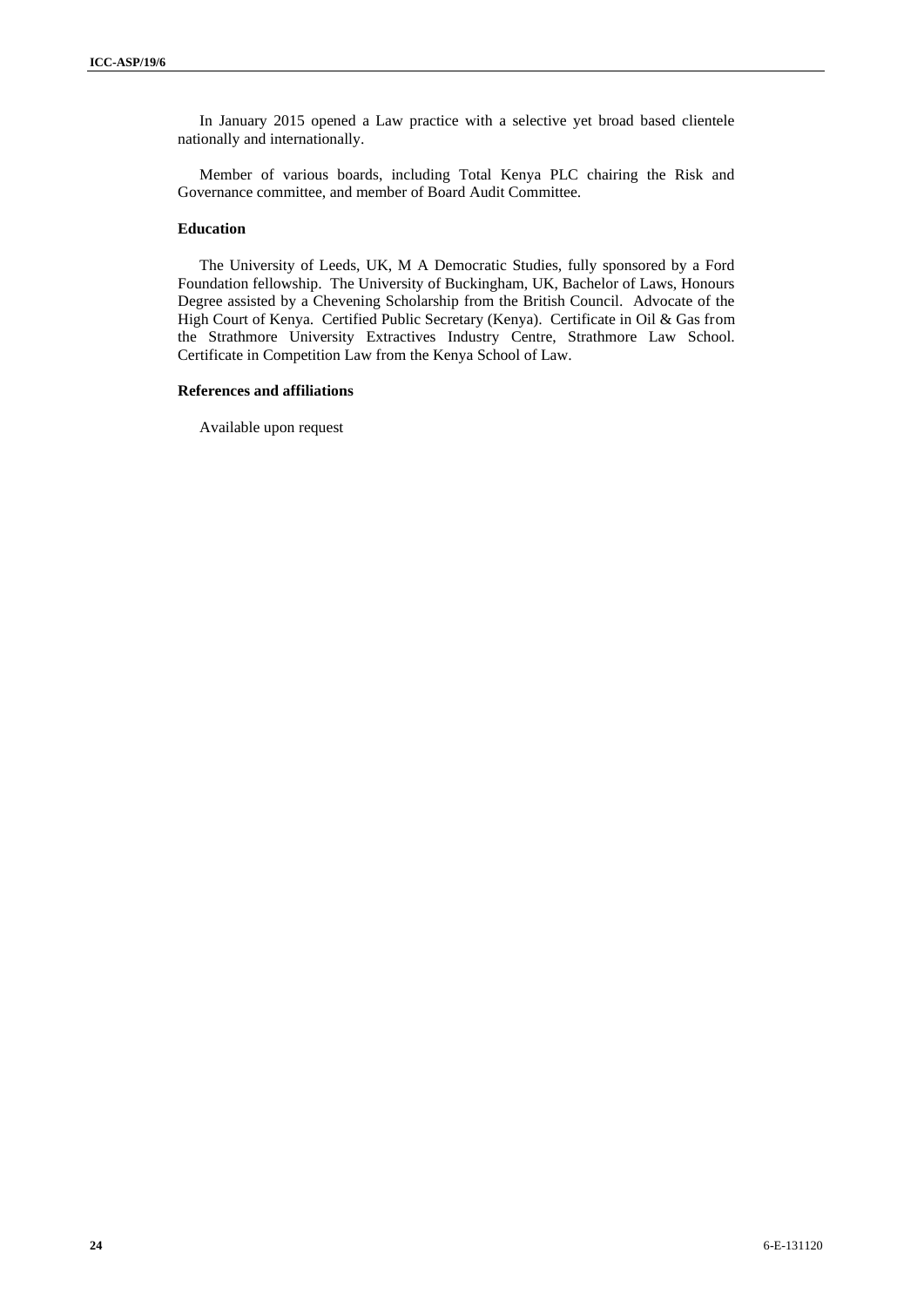# **6. SOPKOVÁ, Elena (Slovakia)**

[Original: English]

#### **Note verbale**

The Embassy of the Slovak Republic to the Kingdom of the Netherlands presents its compliments to the Secretariat of the Assembly of States Parties of the International Criminal Court and , with reference to the Secretariat's note verbal Ref. ICC-ASP/19SP/12 of 16 March 2020 has the honour to inform that the Government of the Slovak Republic has decided to nominate Ms. Elena Sopková as a candidate for re-election to the Committee on Budget and Finance for the period 2021-2023 at the election to be held during the nineteenth session of the assembly of States Parties in New York from 7 to 17 December 2020.

Throughout her professional career, Ms. Elena Sopková acquired extensive knowledge and experience in the field of economics, accounting, evaluation, project management, budgeting and financial control with regard to judicial institutions at both national and international levels. As a member of the Committee on Budget and Finance of the International Criminal Court since 2003, Ms Sopková has significantly contributed to the efforts to make the Court effective and efficient.

Ms. Elena Sopková's impressive knowledge and vast experience fully comply with the requirements set forth in paragraph 2 of the annex to the resolution establishing the Committee on Budget and Finance (ICC-ASP/1/Res.4 as amended), according to which members of the Committee shall be experts of recognized standing and experience in financial matters at the international level.

The Curriculum vitae and the statement of qualifications of Ms. Elena Sopková are attached to this note verbal.

#### **Statement of qualifications**

Ms. Elena Sopková is an expert of recognized standing and experience in financial matters at the international level. The attached curriculum vitae of Ms. Sopková reflects her experience in financial and economic matters, as well as the various governmental and international positionsshe has held. She is currently a member of the Committee on Budget and Finance of the International Criminal Court. Having served for seven years as a Director of the International Taxation Department, she has gained broad experience of internationalfinancial matters and participated in numerous international negotiations. Ms. Sopková is a Slovak national. She speaks fluent English and French.

# **Curriculum vitae**

#### **Personal details**

| Family name    | Sopková                 |
|----------------|-------------------------|
| First name     | Elena                   |
| Date of birth  | 27 July 1954            |
| Place of birth | Trnava, Slovak Republic |
| Marital status | Married, two children   |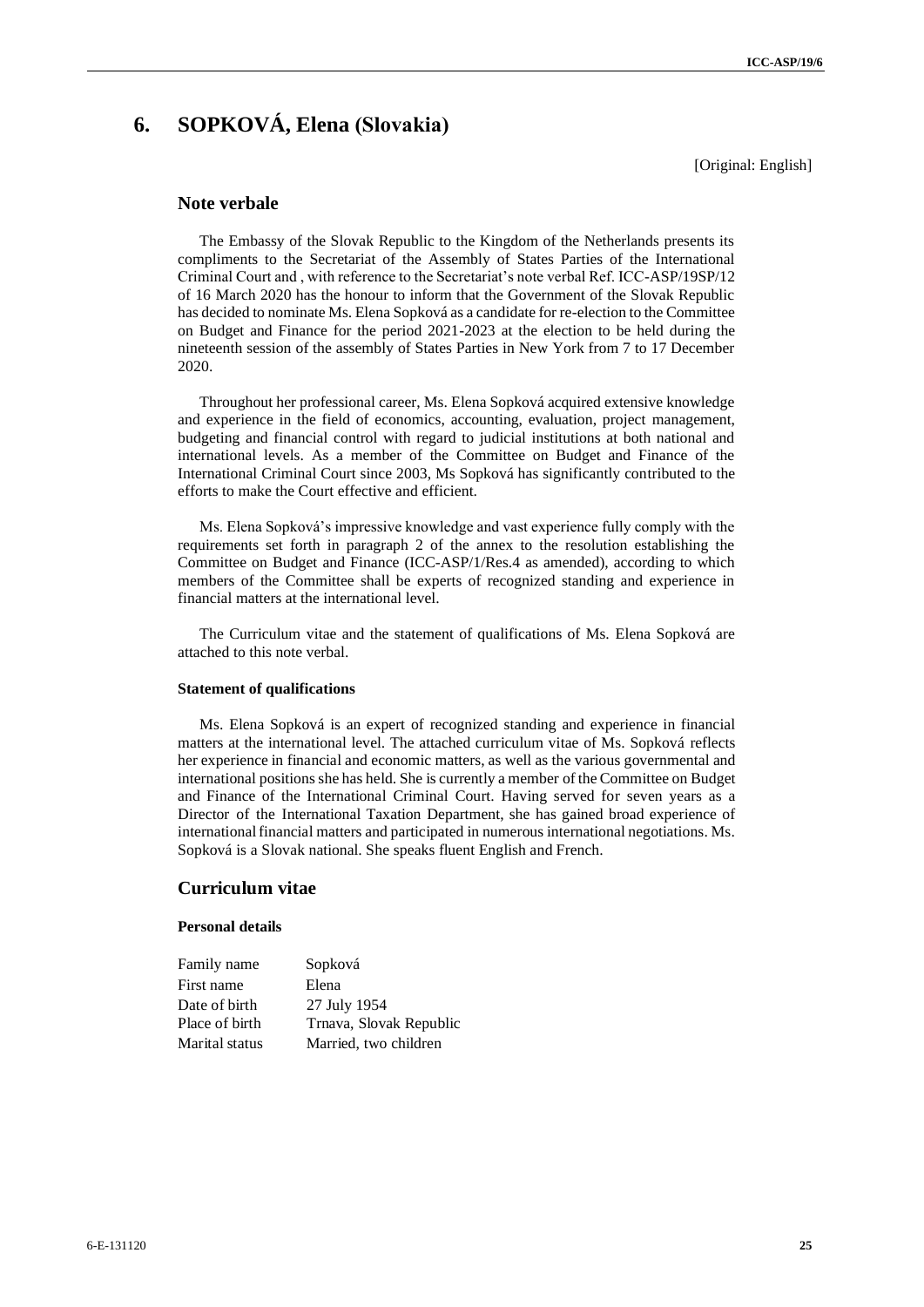# **Education**

| 2004          | Technical inspection company RWTUV, Bratislava                     |
|---------------|--------------------------------------------------------------------|
|               | Quality Management Systems Auditor EN ISO 9001:2000                |
| 2003          | Agency for the Rural Development                                   |
|               | <b>Certified Project Manager</b>                                   |
| $2000 - 2002$ | Centre for Advanced Studies, University of Economics in Bratislava |
|               | Expert, specialization – Economic Evaluation and Expertise         |
| $1973 - 1978$ | University of Economics in Bratislava, Faculty of Commerce         |
|               | Master degree                                                      |
| $1969 - 1973$ | Secondary school of Economics in Bratislava, Engineer of economics |
|               |                                                                    |

# **Special education abroad**

| 1998          | OECD Education Centrum in Budapest – Training on transfer pricing  |
|---------------|--------------------------------------------------------------------|
| 1997          | OECD Education Centrum in Vienna – Training for negotiators of     |
|               | Tax conventions                                                    |
| $1993 - 1996$ | Chamber of Commerce and Industry in Brussels – study of the French |
|               | language                                                           |

# **Work experience**

| Since 2003    | Legal Evaluation Expert in Economics and Management registered at the<br>Ministry of Justice of the Slovak Republic                                                                                                                                                                                                                                                                                                                                                                |
|---------------|------------------------------------------------------------------------------------------------------------------------------------------------------------------------------------------------------------------------------------------------------------------------------------------------------------------------------------------------------------------------------------------------------------------------------------------------------------------------------------|
|               | My responsibility consists in advising judges and different legal entities<br>in any problem connected to economic issues, namely taxes, accounting,<br>calculation and budgeting during juridical process; providing judges with<br>fundamental written reports needed for juridical decision making at<br>national and international level; evaluation of assets for registration<br>of companies at the Registration court, evaluation of damages for<br>reparation;            |
|               | evaluation of risk management, project management, budgeting and                                                                                                                                                                                                                                                                                                                                                                                                                   |
|               | financial controls, human resources management.                                                                                                                                                                                                                                                                                                                                                                                                                                    |
| $2002 - 2003$ | KZT, joint stock company                                                                                                                                                                                                                                                                                                                                                                                                                                                           |
|               | <b>Evaluation Expert</b><br>My responsibility included developing strategic planning system for<br>companies and linking it with budgeting, providing companies and<br>their management with expertise in budgetary management and<br>policy planning, with recommendations on strategy, efficiency and<br>optimalization of company, reorganization and rationalization of<br>work procedures and administrative structures through business<br>processes' analysis and redesign. |
| $1996 - 2002$ | Ministry of Finance of the Slovak Republic<br>Director of the International Taxation Department.                                                                                                                                                                                                                                                                                                                                                                                   |
| $1993 - 1996$ | Ministry of Foreign Affairs, Embassy of the Slovak Rep. in Belgium                                                                                                                                                                                                                                                                                                                                                                                                                 |
|               | Economist at the Economic and Commercial Department                                                                                                                                                                                                                                                                                                                                                                                                                                |
| $1992 - 1993$ | Embassy of the Czech and Slovak Federal Republic in Kinshasa<br>Economist                                                                                                                                                                                                                                                                                                                                                                                                          |
| $1991 - 1992$ | Audit Company, Ltd.<br>Auditor, co-founder and owner of the Company                                                                                                                                                                                                                                                                                                                                                                                                                |
| $1985 - 1991$ | Central Finance Office of Bratislava<br>Head of Finance and Controlling Department                                                                                                                                                                                                                                                                                                                                                                                                 |
| 1978 - 1985   | Interhotels Bratislava and Hotel Borik<br>Economist at the Accountant Department                                                                                                                                                                                                                                                                                                                                                                                                   |